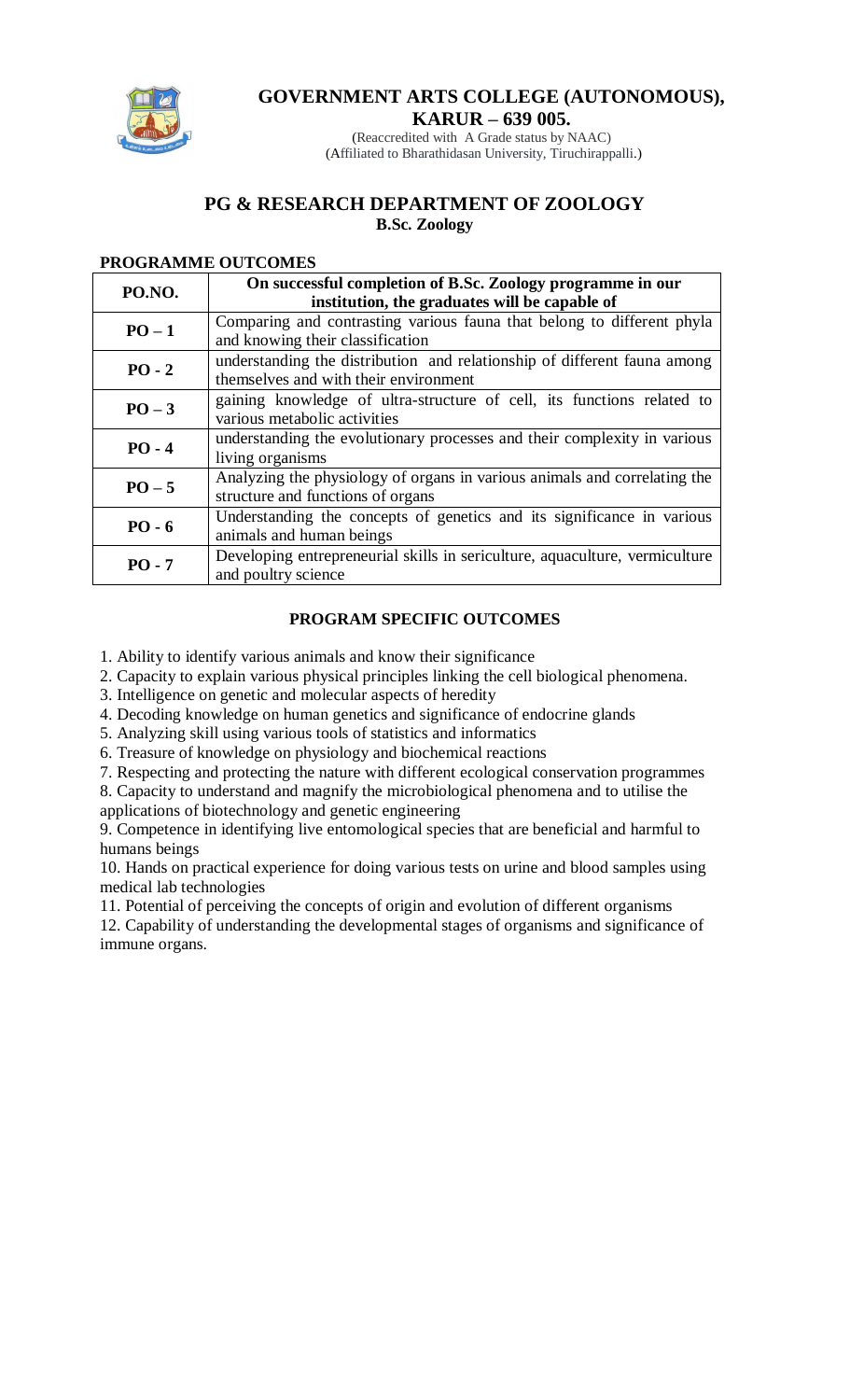## **B.Sc., ZOOLOGY COURSE STRUCTURE UNDER CBCS SYSTEM**

(For the candidates admitted from the year 2016-17 onwards)

| <b>SEMESTER</b> | <b>COURSE</b>                                     | <b>SUBJECT TITLE</b>                                             | SUBJECT<br>CODE             | <b>HOURS</b><br>INSTR.<br>WEEK | CREDIT                         | HOURS<br><b>EXAM</b>             | <b>MARKS</b>                      |                      | TOTAL      |
|-----------------|---------------------------------------------------|------------------------------------------------------------------|-----------------------------|--------------------------------|--------------------------------|----------------------------------|-----------------------------------|----------------------|------------|
|                 |                                                   |                                                                  |                             |                                |                                |                                  | <b>INT</b>                        | <b>ESE</b>           |            |
|                 | Tamil - I                                         | $Tamil - I$                                                      | U16L1T1                     | 6                              | 3                              | $\ensuremath{\mathfrak{Z}}$      | 25                                | 75                   | 100        |
|                 | English - I                                       | $English - I$                                                    | <b>U16L1E1</b>              | 6                              | $\overline{3}$                 | $\overline{3}$                   | $\overline{25}$                   | 75                   | 100        |
|                 | Core Course $-I$                                  | <b>Biology of Invertebrates</b>                                  | U16ZO1C1                    | 6                              | 5                              | 3                                | 25                                | 75                   | 100        |
|                 | Core Course - II                                  | Practical $-$ I (For CCI & III)                                  |                             | 3                              | $\overline{\phantom{a}}$       | $\overline{\phantom{a}}$         | $\blacksquare$                    |                      |            |
| Ι.              | <b>First Allied Course-I</b>                      | Allied Chemistry - I                                             | U16CH1A1                    | 5                              | 3                              | 3                                | $\overline{25}$                   | 75                   | 100        |
|                 | First Allied Course - II                          | Allied Chemistry $-$ II (Practical)                              |                             | $\overline{2}$                 | $\overline{\phantom{a}}$       |                                  |                                   |                      |            |
|                 | Value Education                                   | Value Education                                                  | <b>U16VE1</b>               | $\overline{2}$                 | $\overline{2}$                 | 3                                | $\overline{25}$                   | $\overline{75}$      | 100        |
|                 |                                                   |                                                                  |                             | 30                             | 16                             |                                  |                                   |                      | 500        |
|                 | $Tamil - II$                                      | $Tamil - II$                                                     | U16L2T2                     | 6                              | 3<br>$\overline{3}$            | 3                                | $\overline{25}$                   | 75                   | 100        |
|                 | $English - II$                                    | $English - II$                                                   | U16L2E2                     | 6                              |                                | $\overline{\mathbf{3}}$          | $\overline{25}$                   | $\overline{75}$      | 100        |
|                 | Core Course - II                                  | Practical $-$ I (For CC I & III)                                 | U16ZO2C2P                   | $\overline{3}$                 | $\overline{4}$                 | $\overline{3}$<br>$\overline{3}$ | 25<br>$\overline{25}$             | 75<br>75             | 100<br>100 |
| $\mathbf{I}$    | Core Course - III<br>Allied Course - II           | <b>Biology of Chordates</b><br>Allied Chemistry - II (Practical) | U16ZO2C3<br>U16CH2A2P       | 6<br>$\overline{2}$            | 5<br>$\overline{4}$            | 3                                | 25                                | 75                   | 100        |
|                 | Allied Course - III                               | Allied Chemistry - III                                           | U16CH2A3                    | 5                              | $\overline{3}$                 | $\overline{3}$                   | 25                                | 75                   | 100        |
|                 | <b>Environmental Studies</b>                      | <b>Environmental Studies</b>                                     | <b>U16ES2</b>               | $\overline{2}$                 | $\overline{2}$                 | $\overline{3}$                   | $\overline{25}$                   | 75                   | 100        |
|                 |                                                   |                                                                  |                             | 30                             | 24                             |                                  |                                   |                      | 700        |
|                 | Tamil - III                                       | Tamil-III                                                        | U16L3T3                     | 6                              | 3                              | 3                                | 25                                | 75                   | 100        |
|                 | $English - III$                                   | English -III                                                     | U16L3E3                     | 6                              | $\overline{3}$                 | $\overline{3}$                   | $\overline{25}$                   | 75                   | 100        |
|                 |                                                   | Cell biology and Biophysics                                      | U16ZO3C4                    | $\sqrt{6}$                     | 5                              | 3                                |                                   |                      | 100        |
|                 | Core Course - IV                                  |                                                                  |                             | $\overline{3}$                 |                                |                                  | 25                                | 75                   |            |
| Ш               | Core Course V                                     | Practical – $II$ (For CC IV & VI)                                |                             |                                | $\overline{\phantom{a}}$       |                                  | $\overline{25}$                   |                      |            |
|                 | Second Allied Course-I<br>Second Allied Course II | Allied Botany - I<br>Allied Botany $II - (Practical)$            | U16BO3A1                    | 5<br>$\mathbf{2}$              | $\overline{3}$<br>$\mathbb{L}$ | 3<br>$\overline{\phantom{a}}$    |                                   | 75                   | 100        |
|                 | Non-Core Elective I                               | <b>Medicinal Botany</b>                                          | U16BO3N1                    | $\mathfrak{2}$                 | $\overline{2}$                 | $\overline{3}$                   | $\blacksquare$<br>$\overline{25}$ | $\blacksquare$<br>75 | 100        |
|                 |                                                   |                                                                  |                             | 30                             | 16                             |                                  |                                   |                      | 500        |
|                 | $Tamil - IV$                                      | Tamil-IV                                                         | U16L4T4                     | 6                              | $\overline{3}$                 | 3                                | $\overline{25}$                   | 75                   | 100        |
|                 | $English - IV$                                    | English - IV                                                     | <b>U16L4E4</b>              | $\overline{6}$                 | 3                              | $\overline{3}$                   | $\overline{25}$                   | 75                   | 100        |
|                 | Core Course - V                                   | Practical – II (For CC IV & VI)                                  | U16ZO4C5P                   | 5                              | 5                              | $\overline{\mathbf{3}}$          | 25                                | 75                   | 100        |
|                 | Core Course VI                                    | Genetics and Molecular biology                                   | U16ZO4C6                    | $\overline{2}$                 | $\overline{4}$                 | $\overline{\mathbf{3}}$          | 25                                | 75                   | 100        |
|                 | Second Allied Course II                           | Allied Botany $-$ II (practical)                                 | U16BO4A2P                   | $\overline{2}$                 | $\overline{4}$                 | $\overline{3}$                   | 25                                | 75                   | 100        |
| IV              | Second Allied Course III                          | Allied Botany - III                                              | <b>U16BO4A3</b>             | 5                              | $\overline{\mathbf{3}}$        | 3                                | 25                                | 75                   | 100        |
|                 | Skill Based Elective I                            | Human Genetics and Endocrinology                                 | U16ZO4S1                    | $\overline{2}$                 | $\overline{4}$                 | $\overline{3}$                   | 25                                | 75                   | 100        |
|                 | Non-Core Elective II                              | Economic Botany                                                  | U16BO4N2                    | $\overline{2}$                 | $\overline{2}$                 | $\overline{3}$                   | $\overline{25}$                   | 75                   | 100        |
|                 |                                                   |                                                                  |                             | 30                             | 28                             |                                  |                                   |                      | 800        |
|                 | Core Course - VII                                 | Physiology and Biochemistry                                      | U16ZO5C7                    | 5                              | 5                              | 3                                | 25                                | 75                   | 100        |
|                 | Core Course - VIII                                | Biotechnology and Microbiology                                   | U16ZO5C8                    | 5                              | $\overline{4}$                 | 3                                | 25                                | 75                   | 100        |
|                 | Core Course - IX                                  | <b>Biostatistics and Bioinformatics</b>                          | U16ZO5C9                    | $\overline{4}$                 | $\overline{3}$                 | $\overline{3}$                   | $\overline{25}$                   | 75                   | 100        |
|                 | Core Course - X                                   | Practical III (For CC VII to IX)                                 |                             | $\overline{3}$                 | $\equiv$                       | $\overline{\phantom{a}}$         | $\blacksquare$                    | ä,                   |            |
|                 | Core Course - XI                                  | Practical IV (For CC XII to XIII)                                |                             | $\overline{3}$                 | $\overline{\phantom{a}}$       | $\overline{\phantom{a}}$         | $\blacksquare$                    |                      |            |
| V               | <b>Elective Course I</b>                          | <b>Poultry Science</b>                                           | U16Z05E1                    | $\overline{\mathcal{A}}$       | $\overline{4}$                 | 3                                | $\overline{25}$                   | $\overline{75}$      | 100        |
|                 | Skill Based Elective II                           | <b>Medical Labaratory Technology</b>                             | U16ZO5S2                    | $\overline{2}$                 | $\overline{4}$                 | $\overline{3}$                   | 25                                | 75                   | 100        |
|                 | Skill Based Elective III                          | Vermitechnology                                                  | U16ZO5S3                    | $\overline{2}$                 | $\overline{\mathcal{L}}$       | 3                                | 25                                | 75                   | 100        |
|                 | Soft Skill Development                            | Soft Skill Development                                           | <b>U16SSD3</b>              | $\overline{2}$                 | $\overline{2}$                 | $\overline{3}$                   | $\overline{25}$                   | 75                   | 100        |
|                 |                                                   |                                                                  |                             | 30                             | 26                             |                                  |                                   |                      | 700        |
|                 | Core Course - X                                   | Practical III (For CC VII to IX)                                 | U16ZO6C10P                  | $\overline{3}$                 | $\overline{4}$                 | 3                                | $\overline{25}$                   | 75                   | 100        |
|                 | Core Course - XI                                  | Practical IV (For CC XII to XIII)                                | U16ZO6C11P<br>U16ZO6C12     | $\overline{3}$                 | 5                              | $\overline{\mathbf{3}}$          | $\overline{25}$                   | 75                   | 100        |
| VI              | Core Course - XII                                 | Ecology, Evolution and Toxicology                                |                             | $\overline{6}$                 | 5                              | $\overline{3}$                   | 25                                | 75                   | 100        |
|                 | Core Course - XIII                                | Developmental biology and immunology                             | U16ZO6C13                   | 6<br>5                         | 5<br>5                         | 3<br>$\overline{3}$              | $\overline{25}$<br>25             | 75<br>75             | 100        |
|                 | Elective Course II<br><b>Elective Course III</b>  | Aquaculture<br>Entomology                                        | <b>U16ZO6E2</b><br>U16ZO6E3 | 6                              | $\overline{4}$                 | 3                                | 25                                | 75                   | 100<br>100 |
|                 |                                                   | <b>Extension Activities</b>                                      |                             |                                | 1                              |                                  |                                   |                      |            |
|                 | <b>Extension Activities</b>                       | Gender Education                                                 | <b>U16EA4</b>               |                                | $\mathbf{1}$                   | 3                                | 25                                | $\overline{75}$      | 100        |
|                 |                                                   |                                                                  |                             | 30                             | 30                             |                                  |                                   |                      | 700        |
| TOTAL           |                                                   |                                                                  |                             |                                |                                |                                  |                                   |                      | 3900       |
|                 |                                                   |                                                                  |                             | 180                            | 140                            |                                  |                                   |                      |            |

**CHAIRMAN BOARD OF STUDIES IN ZOOLOGY CONTROLLER OF EXAMINATIONS**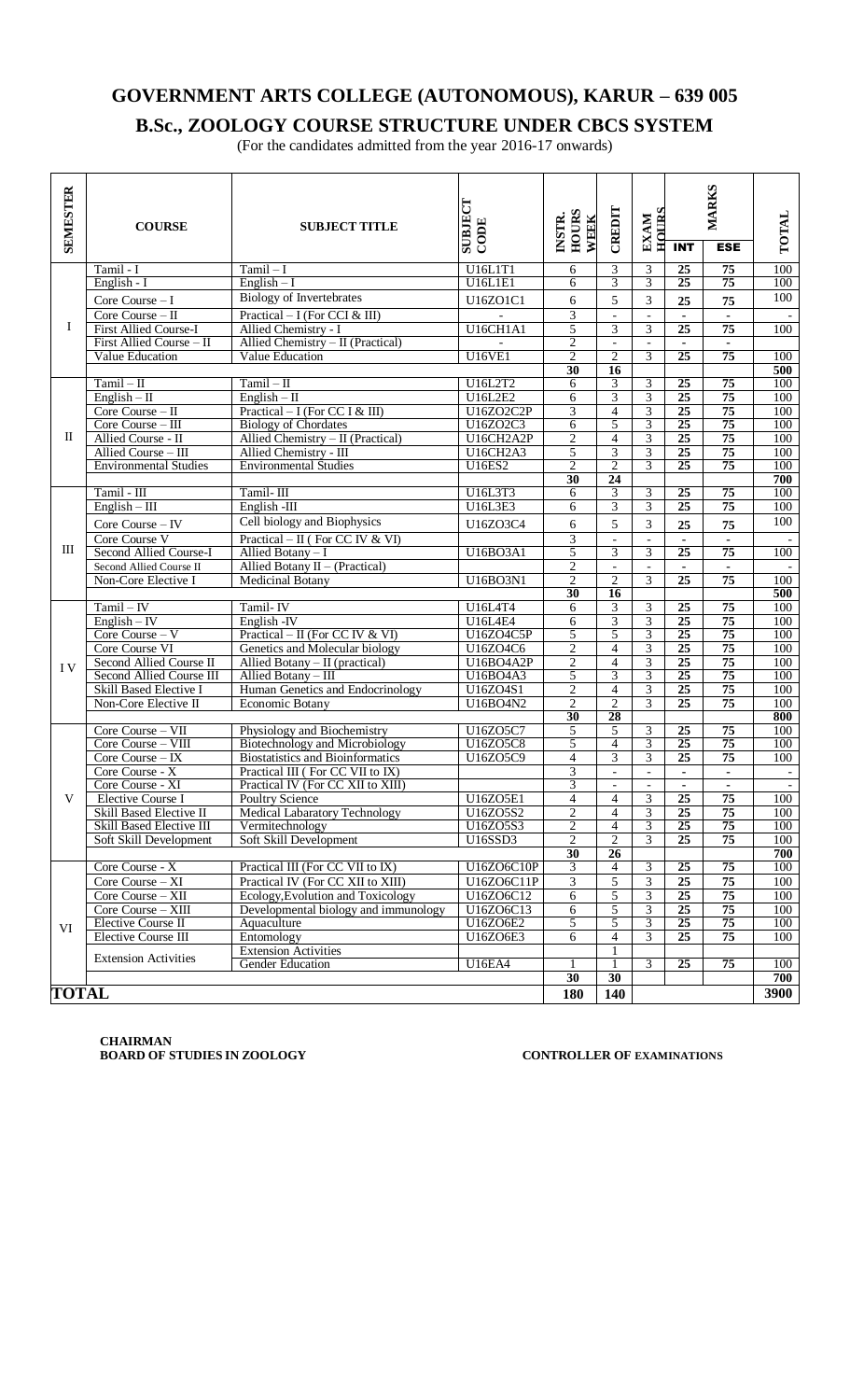

**B.Sc. ZOOLOGY – I SEMESTER – CORE COURSE - I**

(For the candidates admitted from 2016-17 onwards)

## **BIOLOGY OF INVERTEBRATES**

## **Course Outcomes**

On the completion of this course the students will be able to

1. Become familiar with the invertebrate world that surrounds us and their importance.

2. Understand the process of evolution (unicellular cells to complex, multicellular organisms).

3. Identify the invertebrates and classify them up to the class level with the basis of systematics

4. Understand the basis of life processes in the invertebrates and recognize the economically

important invertebrate fauna.

- **UNIT- I Phylum protozoa:** General characteristics and classification up to class level giving examples. Detailed Study: *Paramoecium,* General Topics: Protozoan parasites – *Plasmodium & Entamoeba* – Life History, Pathogenesis and Control Measures.
- **UNIT- II Phylum Porifera:** General characters and classification up to class level giving examples. Detailed Study: *Ascon* sponge, General topics: Canal System in Sponges **Phylum Coelenterata:** General characters and Classification up to class level giving examples. Detailed study: *Obelia*. General Topics: Polymorphism in Hydrozoa, Corals & Coral Reef.
- **UNIT-III Phylum Platyhelminthes:** General characters and Classification up to class level giving examples. Detailed study: *Fasciola hepatica*, General topics: Parasitic adaptations. **Phylum Nemathelminthes;** General characters and classification up to class level giving examples. Detailed study: *Ascaris lumbricoides*. General Topics: Nematode parasites.
- **UNIT-IV Phylum Annelida:** General Characters and classification up to class level giving examples Detailed Study: Earthworm*.* General topics: Excretion in Annelids. **Phylum Arthropoda:** General characters and classification up to class level giving examples. Detailed study: Cockroach*.* General topics: Crustacean Larvae and their significance, Mouth Parts of Insects.
- **UNIT-V Pylum Mollusca:** General Characters and Classification up to class level giving examples. Detailed study: *Pila.* General topics: Torsion in Molluscs. **Phylum Echinodermata:** General Characters and Classification up to class level giving examples. Detailed Study: *Asterias.* General topics: Larval forms in Echinoderms.

#### **Text Books:**

1. Arumugam *et al,* 2013, A Text Book of Invertebrates, by Saras Publications.Nagercoil

 2. E.L.Jordan. &Verma.P.S.2006, Chordate Zoology, S.Chand & Company Ltd, New Delhi. **Reference Books:**

- 1. Ekambaranatha Iyer and Ananthakrishnan. T. N., A Manual of Zoology Vol.I & II
- 2. Barrington. E.J.W. Invertebrates Structure and Function.
- 3. Barnes, R.D., 1974, Invertebrate Zoology, 4th Ed., Holt Saunders International Edition
- 4. Kotpal, R.L., A Text Book of Invertebrates, Rastogi Publishers, Meerut.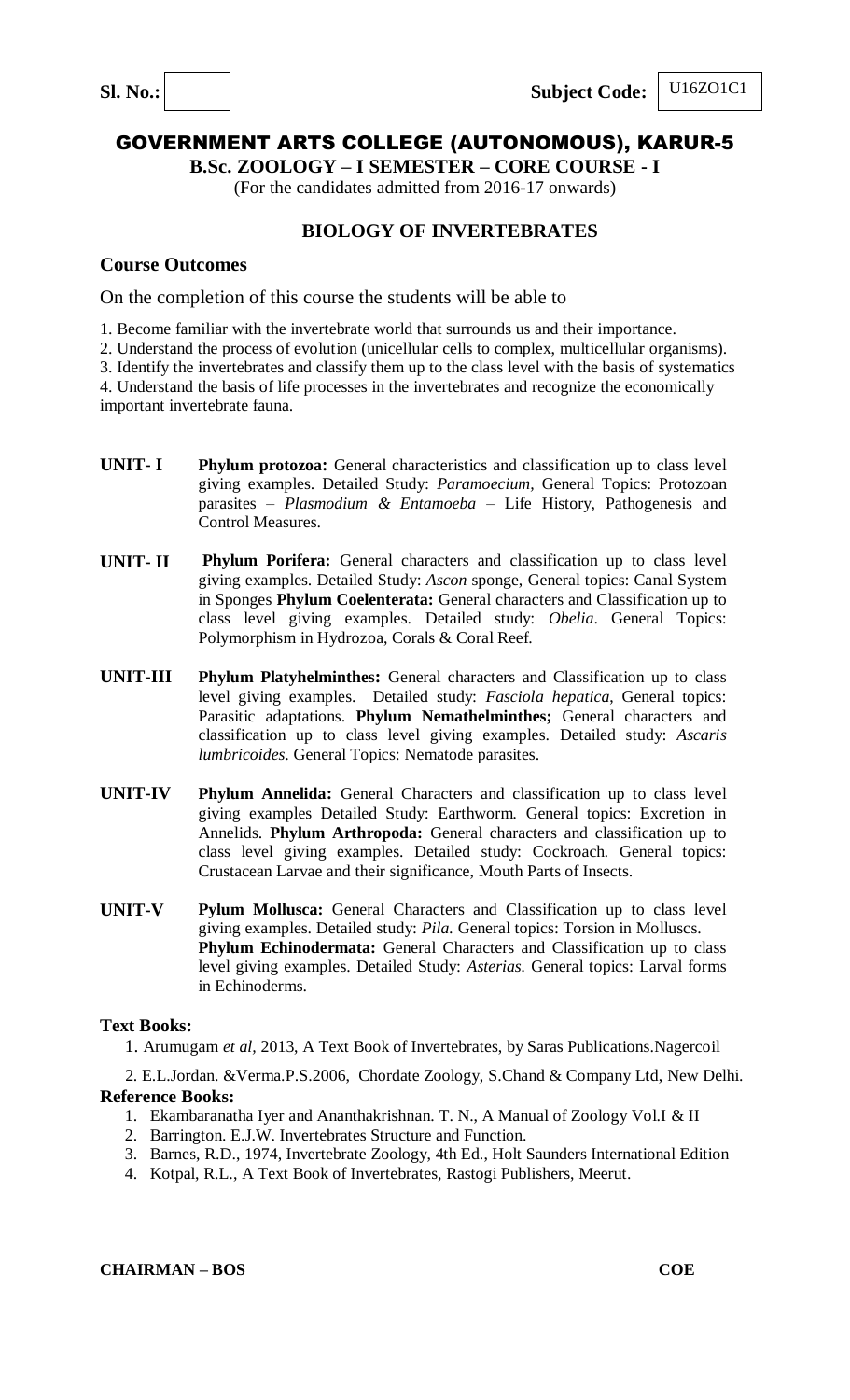**B.Sc. ZOOLOGY – I SEMESTER – CORE COURSE –II PRACTICAL I**

(For the candidates admitted from 2016-17 onwards)

#### **BIOLOGY OF INVERTEBRATES AND BIOLOGY OF CHORDATES**

**Course Outcomes**

On the completion of this course the students will be able to

- 1. Get familiar with Scientific method of identifying the organisms and
- 2. Recognize the importance of conservation
- 3. Understand the importance of taxonomy of organisms for other studies

| <b>DISSECTIONS</b>                         | $\ddot{\cdot}$ | Earthworm - Nervous System<br>Cockroach - Digestive System, Nervous System<br>Fish – General Anatomy $\&$ Digestive System<br><b>VIRTUAL DISSECTION</b><br>Frog – Digestive, Arterial and Venous System                                                                                                                                                                                                                                                                                                                                  |
|--------------------------------------------|----------------|------------------------------------------------------------------------------------------------------------------------------------------------------------------------------------------------------------------------------------------------------------------------------------------------------------------------------------------------------------------------------------------------------------------------------------------------------------------------------------------------------------------------------------------|
| <b>MOUNTINGS</b>                           | $\ddot{\cdot}$ | Earthworm – Body $\&$ Penial setae.<br><b>Cockroach - Mouth Parts</b><br>Honey Bee - Mouth Parts<br>Fish – Placoid, Cycloid & Ctenoid scales.                                                                                                                                                                                                                                                                                                                                                                                            |
| <b>SPOTTERS:</b><br><b>INVERTEBRATES :</b> |                | Amoeba, Euglena, Paramoecium, Ascon, Euplectalla, Sponge –<br>gemmule, Obelia-colony, Physalia, Ephyra larva, Metridium, Fasciola<br>hepatica, Cercaria and Redia larvae. Taenia solium, Taenia - scolex,<br>Planaria, Ascaris – male & female). Microfilaria, Megascolex, Nereis,<br>Nereis-parapodium, Neries - T.S. Lecch - Entire and T.S. Trochophore<br>larva, Penaeus, Scorpion, Peripatus, Lamellidens, Pila, Sepia, Chiton,<br>Octopus, Astraeas, Echinus, Pedicellaria and Holothuria, Ophiopluteus<br>larva, Bipinnaria larva |
| <b>PROCHORDATES</b>                        | $\ddot{\cdot}$ | Amphioxus, Ascidia, Balanglossus, Tornaria larva.                                                                                                                                                                                                                                                                                                                                                                                                                                                                                        |
| <b>CYCLOSTOMES</b>                         | $\ddot{\cdot}$ | Petromyzon                                                                                                                                                                                                                                                                                                                                                                                                                                                                                                                               |
| <b>PISCES</b>                              | $\ddot{\cdot}$ | Scoliodon,<br>Narcine, Clarias,<br>Gambusia,<br>Trygon,<br>Echeneis,<br>Hippocampus (Male), Synapta, Exocoetus, Anabas, Protopterus,<br>Neoceratodus, Lepidosiren,                                                                                                                                                                                                                                                                                                                                                                       |
| <b>AMPHIBIA</b>                            |                | Rana, Alytes, Hyla, Salamander, Ichthyophis, Axolotal larva                                                                                                                                                                                                                                                                                                                                                                                                                                                                              |
| <b>REPTILIA</b>                            |                | Calotes, Draco, Varanus, Naja naja, Vipera russellii, Enhydrina,<br>Chelone                                                                                                                                                                                                                                                                                                                                                                                                                                                              |
| <b>AVES</b>                                |                | King fisher, Psittacula, Columba, Quil feather                                                                                                                                                                                                                                                                                                                                                                                                                                                                                           |
| <b>MAMMALIA</b>                            | $\ddot{\cdot}$ | Ornithorhynchus, Rattus, Pteropus, Oryctolagus, Loris.                                                                                                                                                                                                                                                                                                                                                                                                                                                                                   |
| <b>DENTITION</b>                           | $\ddot{\cdot}$ | Rabbit, Dog & Man                                                                                                                                                                                                                                                                                                                                                                                                                                                                                                                        |
| <b>OSTEOLOGY</b>                           | $\ddot{\cdot}$ | Pigeon-Synsacrum, Rabbit-Pectoral and Pelvic girdles, Bones of Fore<br>limb & Hind limb.                                                                                                                                                                                                                                                                                                                                                                                                                                                 |

#### **A record of laboratory work is to be submitted at the time of Practical Examination**

### **Mark distribution for the Practical Examination:**

| <b>Total</b>                                      | : 75      |
|---------------------------------------------------|-----------|
| 4. Record                                         | :10       |
| 2Dentition/Osteology-1)                           | : 25      |
| 3. Spotters: (Invertebrata $-2$ Chordata $-2$     |           |
| 2. Mounting                                       | $\div$ 15 |
| 1. Major Practical (Invertebrata / Chordata) : 25 |           |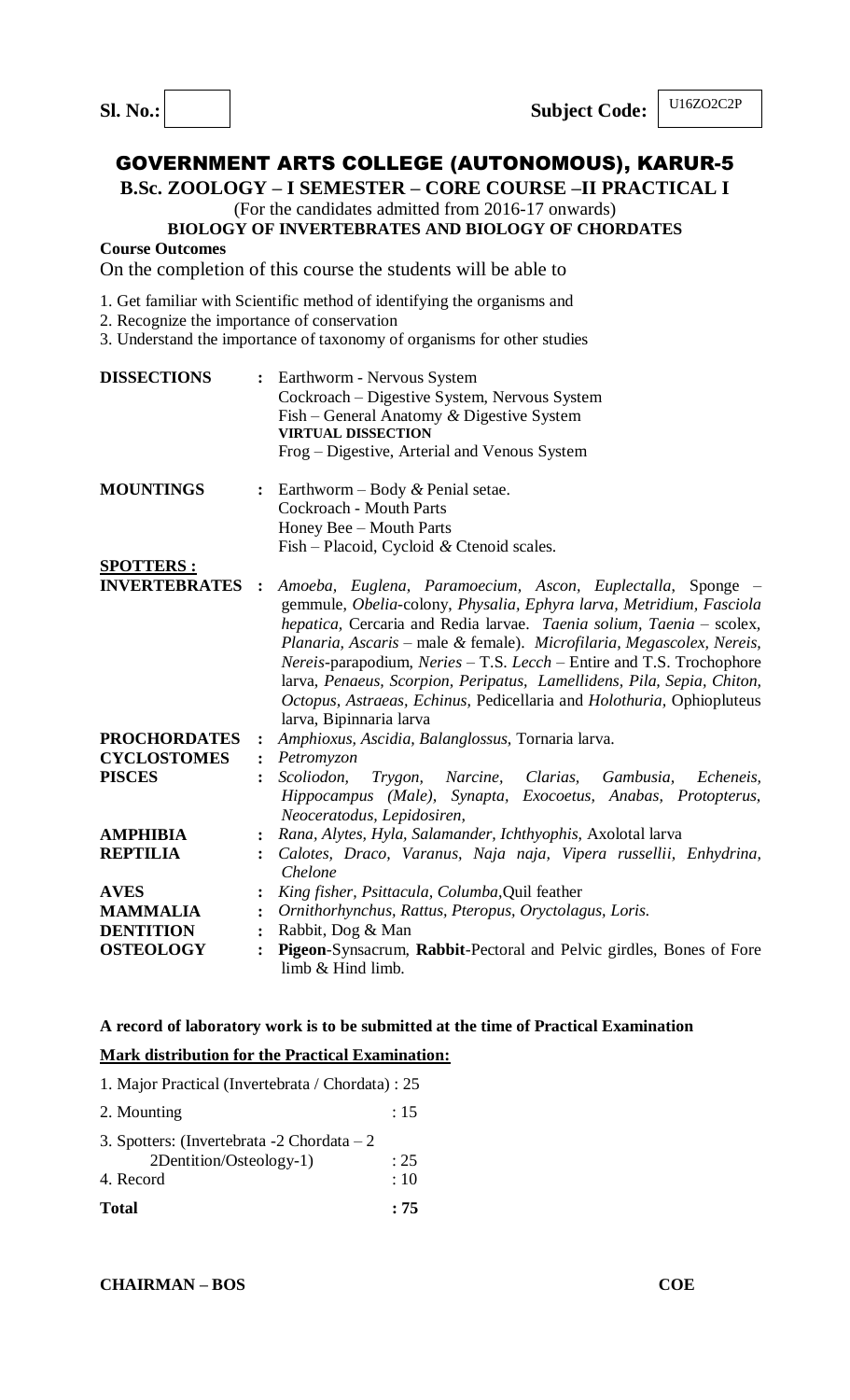

U16CH1A1

# GOVERNMENT ARTS COLLEGE (AUTONOMOUS), KARUR-5

## **B.Sc. ZOOLOGY - I SEMESTER- FIRST ALLIED COURSE-I**

## (For the candidates admitted from the year 2016-17 Onwards)

## **ALLIED CHEMISTRY – I**

## **Course Outcomes:**

## **On the completion of this course the students will be able**

- 1. To estimate the chemical elements by using volumetric analysis.
- 2. To practice laboratory hygiene, first aid procedures and to identify water hardness.
- 3. To learn the various kinds of atomic models.
- 4. To follow the IUPAC nomenclature of Organic Compound, Polymer and Nuclear Chemistry.

#### **UNIT - I (15 hours)**

1.1 Volumetric Analysis : Standard Solution – Primary and Secondary

1.2 Standards – Types of titrimetric reactions – reactions – redox- precipitation – EDTA titrations.

1.3 Laboratory Hygiene and Safety: Storage and handling of corrosive, flammable, explosive, toxic, carcinogenic and poisonous Chemicals.

1.4 Simple first aid procedure for Accidents: Acid in eye, alkali in eye, acid burns, alkali burns, poisoning, inhalation of gases, cut by glasses and heat burns.

#### **UNIT –II (15 hours)**

2.1 Water: Soft water – Temporary and permanent handness of water - Treatment of water for municipal purpose – Softening of water - Definition – Softening by Zeolite Process. 2.2 Atomic Structure: Rutherford's Nuclear Atom –Bohr's Model of the atom- Bohr Sommerfeld theory - Distribution of electrons –Paulis Exclusion Principle-Hund's Rule of maximum Multiplicity – Aufbau Principle.

#### **UNIT-III (15 hours)**

3.1 Radioactivity – Definition – types of radioactive rays – Nuclear energy – mass defect – binding energy – magic Numbers – Nuclear fission – Nuclear fusion – difference between Nuclear fission and fusion – Nuclear power plant 3.2 Isotopes, Isobars and Isotones.

#### **UNIT – IV (15 hours)**

4.1 Classification and Nomenclature of organic of Compounds classification of organic compounds – functional groups – homologous series. 4.2 IUPAC System of nomenclature of simple and complex aliphatic compounds.

#### **UNIT- V (15 hours)**

5.1 Polymerisation – Introduction –Preparation of Polymers – addition polymers (Polyethylene, PVC and Teflon) – Condensation polymers (nylon – 6,6 and terylene)

5.2 Synthetic rubbers(BUNA, Butyl rubber and SBR) Thermoplastic and thermosetting plastics.

#### **Books Recommended:**

- 1. R.Gopalan, P.S.Subramanian, K.Rengarajan Elements of Analytical Chemistry Sultan Chand & Sons New Delhi -2
- 2. B.K.Sharma "Industrial Chemistry" GOEL Publishing House Meerut.

3. P.L.Soni and Mohan Katyal "Text Book of inorganic Chemistry 20th Received Edition, Sultan Chand 1992.

- 4. U.N.Dash-Nuclear Chemistry Sultan Chand & Sons New Delhi-2.
- 5. I.L.Finar-Organic Chemistry. The fundamental Principles ELBS English Lan.
- 6. P.L.Soni H.M.Chawla "Text Book of organic chemistry Sultan Chand and sons New Delhi-2.
- 7. B.S.Bahl and Arun Bahl 'Advanced Organice chemistry S.Chand and Co New Delhi.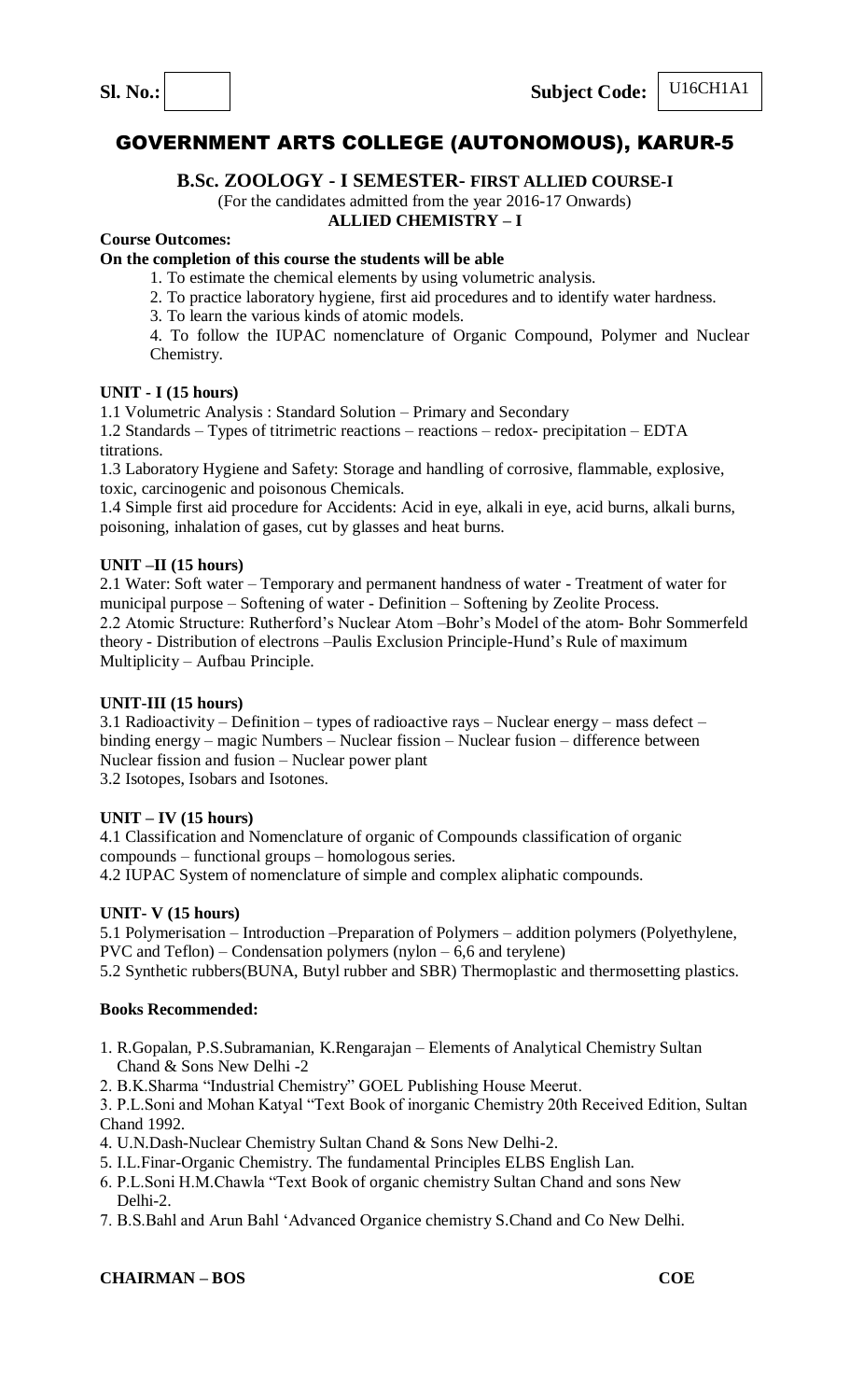## **B.Sc. ZOOLOGY - II SEMESTER- FIRST ALLIED COURSE-II**

# (For the candidates admitted from the year 2016-17 Onwards)

## **ALLIED CHEMISTRY – II –PRACTICAL**

## **Course Outcomes:**

## **On the completion of this course the students will be able**

- 1. To estimate the chemical elements by using volumetric analysis.
- 2. To practice laboratory hygiene, first aid procedures and to identify water hardness.
- 3. To analyse the importance of reactions of organic compounds.

## **1. Acidimetry and alkalimetry**

a) Strong acid Versus Strong Base

- b) Weak acid Versus Strong base.
- c) Determination of hardness of water

## **2. Permangnometry**

- a) Estimation of ferrous sulphate using KMnO4
- b) Estimation of oxalic acid using KMnO4

#### **3. Iodometry**

- a) Estimation of copper using thiosulphate
- b) Estimation of K2Cr2O7
- c) Estimation of KMnO4 using thiosulphate

## **II ORGANIC ANALYSIS**

A study of reactions of the following organic compounds:

- 1. Carbohydate
- 2. Amide
- 3. Aldehyde
- 4. Acid
- 5. Amine
- 6. Phenol

The students may be trained to perform the specific reactions like Test for element (nitrogen only)

Aliphatic or aromatic,

Saturated or unsaturated and functional group present and record their observation.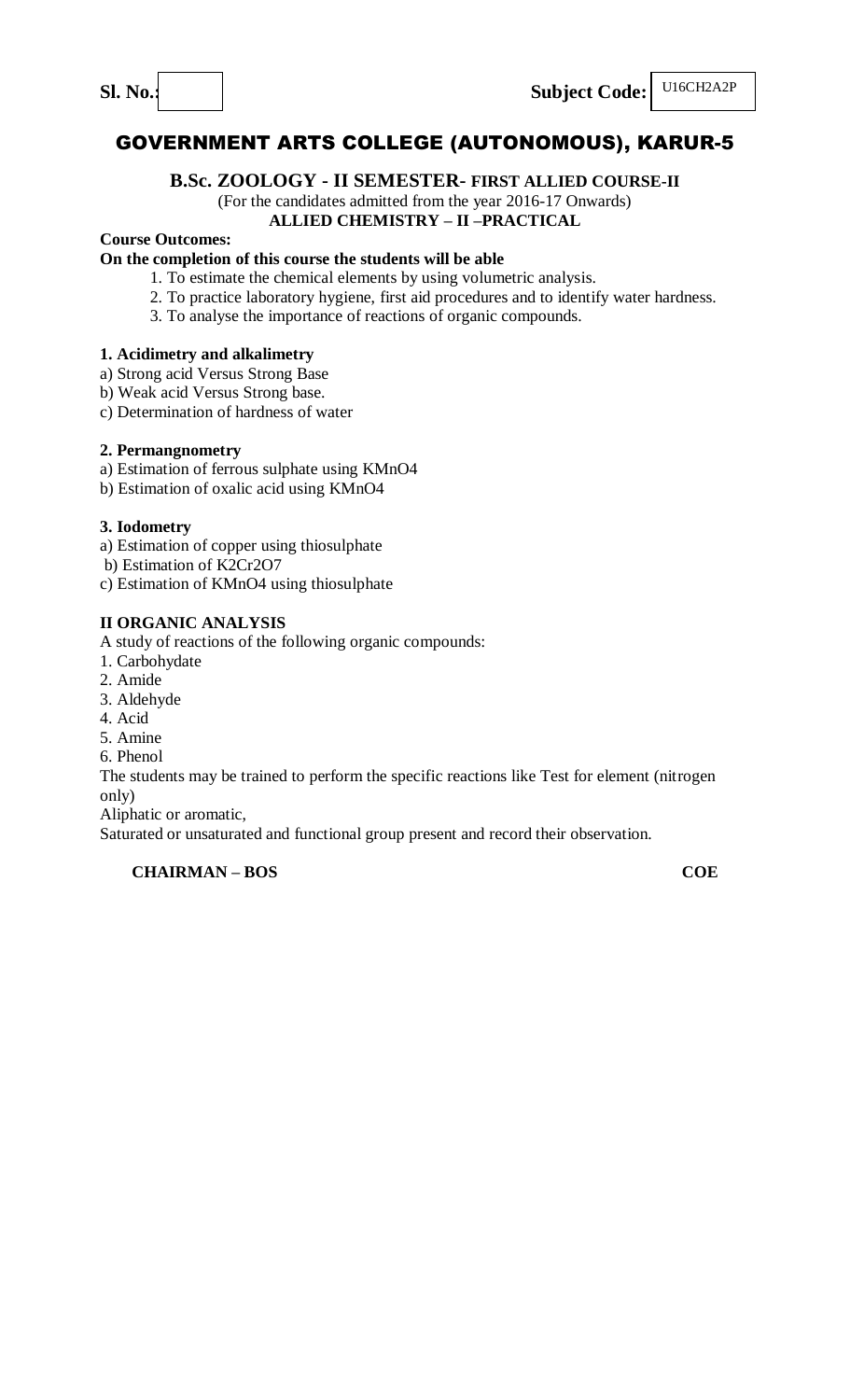U16ZO2C3

# GOVERNMENT ARTS COLLEGE (AUTONOMOUS), KARUR-5

**B.Sc. ZOOLOGY – II SEMESTER – CORE COURSE -III**

(For the candidates admitted from 2016-17 onwards)

## **BIOLOGY OF CHORDATES**

## **Course Outcomes**

On the completion of this course the students will be able to

- 1. Describe the diversity in form, organization and habits of vertebrates
- 2. Explain general characteristics and classification of different classes of vertebrates

| <b>UNIT-I</b>   |                       |                           | General characters of Prochordata and its outline classification up to class level. |
|-----------------|-----------------------|---------------------------|-------------------------------------------------------------------------------------|
|                 | Detailed study        | $\mathbf{L}$              | Prochordata – Balanoglossus and Amphioxus                                           |
|                 | <b>General Topics</b> | $\ddot{\cdot}$            | 1. Origin of chordates.                                                             |
|                 |                       |                           | 2. Retrogressive Metamorphosis in Ascidian                                          |
| <b>UNIT-II</b>  |                       |                           | General characters and classification of Cyclostomes and Pisces up to order level.  |
|                 | Detailed study        | $\mathbb{R}^{\mathbb{Z}}$ | Petromyzon and Scoliodon. (Excluding endoskeleton)                                  |
|                 | <b>General Topics</b> | $\ddot{\cdot}$            | 1. Accessory Respiratory organs in Fishes,                                          |
|                 |                       |                           | Migration of fishes<br>2.                                                           |
| <b>UNIT-III</b> |                       |                           | General characters and classification of Amphibia and Reptilia up to order level.   |
|                 | Detailed study        |                           | : Rana and Calotes. (Excluding endoskeleton)                                        |
|                 | <b>General Topics</b> | $\ddot{\phantom{a}}$      | 1. Parental care in Amphibia.                                                       |
|                 |                       |                           | Identification of Poisonous and non poisonous snakes<br>2.                          |
|                 |                       |                           | of India - Biting mechanism - Poison apparatus.                                     |
|                 |                       |                           | Sphenodon as living fossil<br>3.                                                    |
| <b>UNIT-IV</b>  |                       |                           | General characters and classification of Aves up to order level                     |
|                 | Detailed study        |                           | : <i>Columba</i> (Excluding endoskeleton)                                           |
|                 | <b>General Topics</b> | $\ddot{\cdot}$            | Origin of birds<br>1.                                                               |
|                 |                       |                           | Flightless birds and their distribution<br>2.                                       |
|                 |                       |                           | Flight adaptations in birds<br>3.                                                   |
| <b>UNIT-V</b>   |                       |                           | General characters and classification of Mammalia up to order level.                |
|                 | Detailed study        | $\mathbb{R}^{\mathbb{Z}}$ | Oryctolagus (Excluding endoskeleton)                                                |
|                 | <b>General Topics</b> | $\ddot{\ddot{}}$ .        | Aquatic mammals and their adaptations<br>1.                                         |
|                 |                       |                           | Prototheria and Metatheria<br>$2_{\cdot}$                                           |
|                 |                       |                           | <b>Dentition in Mammals</b><br>3.                                                   |
| Text Rooks:     |                       |                           |                                                                                     |

#### **Text Books:**

1. A. Thangamani, A Text book of Chordates –Saras Publications, Nagercoil

 2. Ekambarathanatha Iyar and Ananthakrishnan. T. N., A Manual of Zoology Vol.I & II **REFERENCES**

- 1. Chordate Zoology L.Jordan. and Verma.P.S.,S.Chand & Company Ltd
- 2. Kotpal, R.L.A, Modern Text Book of Zoology-Vertebrates. Rastogi Publication,2009.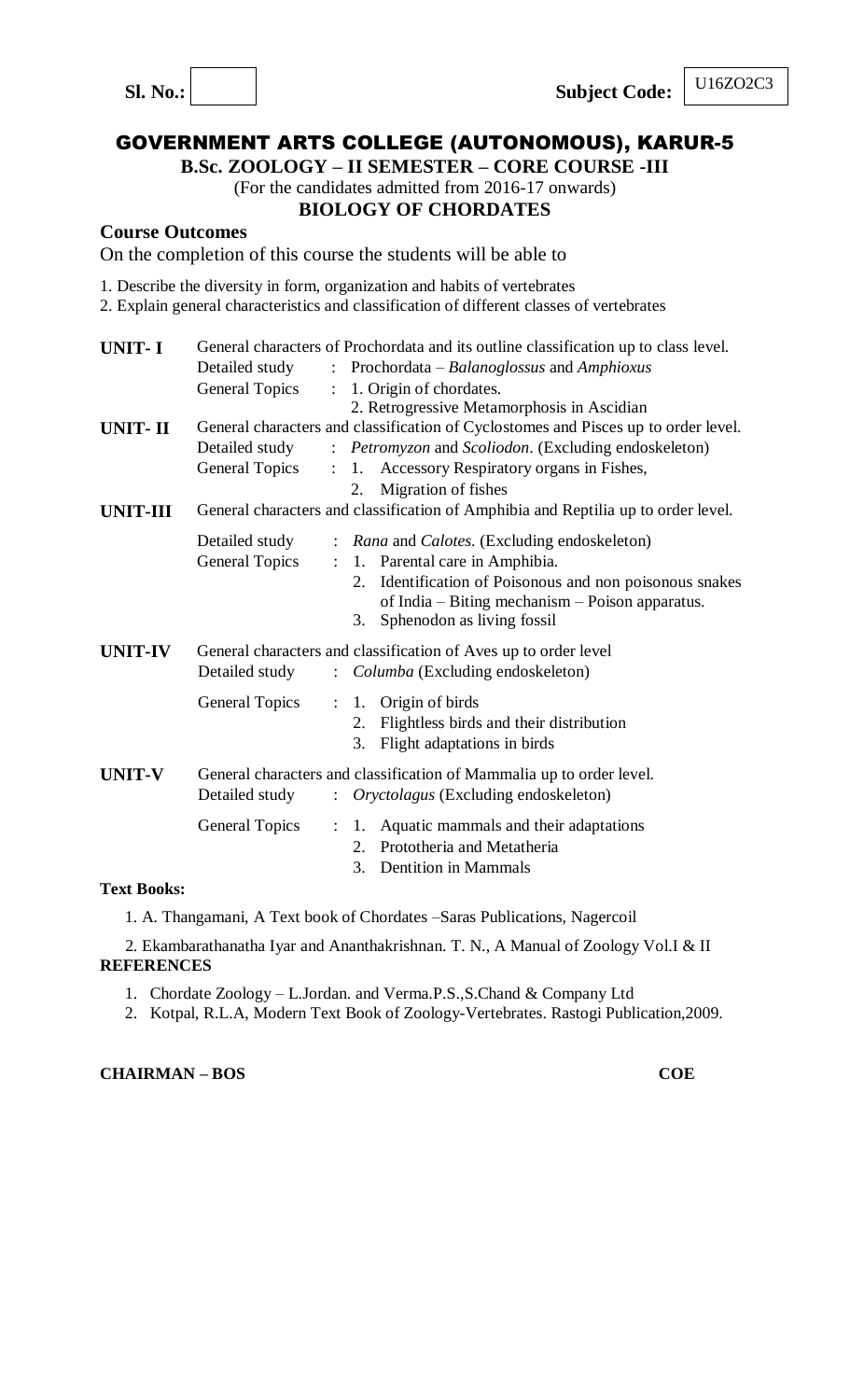U16CH2A3

# GOVERNMENT ARTS COLLEGE (AUTONOMOUS), KARUR-5

## **B.Sc. ZOOLOGY - II SEMESTER- ALLIED COURSE-III**

(For the candidates admitted from the year 2016-17 Onwards)

## **ALLIED CHEMISTRY – III**

## **Course Outcomes:**

## **On the completion of this course the students will be able to**

1. Analyse the theory of molecular orbital and sulphur compounds and the theory of coordination compounds can be understood.

2. Review the optical properties of organic compounds and to analyse the aromaticity of hydrocarbons. Understand the chemistry of pesticides and chromatography principles.

3. Understand the various forms of catalysis and to predict knowledge of surface chemistry.

## **UNIT- I (15 Hours)**

1.1 Molecular Orbital theory: Basic concepts of M.O. theory – Bonding and antibonding orbitals – Bond order – Application of M.O. theory to H2, He2, N2, O2 and F2 molecules.

1.2 Compounds of Sulphur: Preparation, Properties, uses and structures of per acids of sulphur and sodium thio sulphate.

## **UNIT –II (15 hours)**

Co-Ordination Chemistry: Nomenclature of Monomuclear complexes – Werner, Sidgwick theories Chelation – Application and structure of EDTA – Biological role of haemoglbin and chlorophyll (Elementary idea)

## **UNIT –III (15 hours)**

3.1 Electron displacement Effect: Inductive Effect – Definition – Relative strengths of aliphatic mono carboxylic acids and aliphatic amines

3.2 Stereoisomerism: Optical isomerism – Optical activity – Chirality – Lactic and tartaric acidsracemic mixture- resolution. Geometrical isomerism – Maleic and fumaric acids.

#### **UNIT –IV (15 hours)**

4.1 Aromatic Hydrocarbons: Structure, Stability, Resonance and aromaticity of benzene. Electrophilic substitution reactions in benzene with mechanism – nitration, sulphonation, halogenation. Naphthalene – isolation, synthesis and properties

4.2 Organic halogen Compounds: Chemistry of Chloroform, Carbon tetra chloride, DDT, BHC and Freon -1,2

#### **UNIT –V (15 hours)**

5.1 Surface Chemistry: Emulsions, Gels – Definition, Preparation, Properties and applications.

5.2 Chromatography – Column, paper and thin layer chromatography.

5.3 Catalysis-types, Mechanisms and industrial applications.

## **Books Recommended**:

1. P.L. Soni and Mohan katyal "Text Book of Inorganic Chemistry" 20th Revised Edition, Sultan Chand 1992.

2. R.B. Puri and L.R. Sharma "Principles of Inorganic Chemistry" Sultan Chand 1989.

3. R.D. Madan "Modern inorganic Chemistry" S. Chand and Co.Pvt. Ltd., 1987 New Delhi. 4.

P.L. Soni "Text Book of Inorganic Chemistry" ,Sultan Chand and Co., New Delhi.

5. B.S. Bahl and Arun Bahl 'Advanced Organic Chemistry' S.Chand and New Delhi.

6. B.R. Puri, L.R.Sharma amd madan S.Pathania 'Principles of Physical Chemistry' Shoban Lal Nagin Chand and Co., Delhi.

7. P.L Soni "Text Book of Physical Chemistry" Sultan Chand and Co., New Delhi.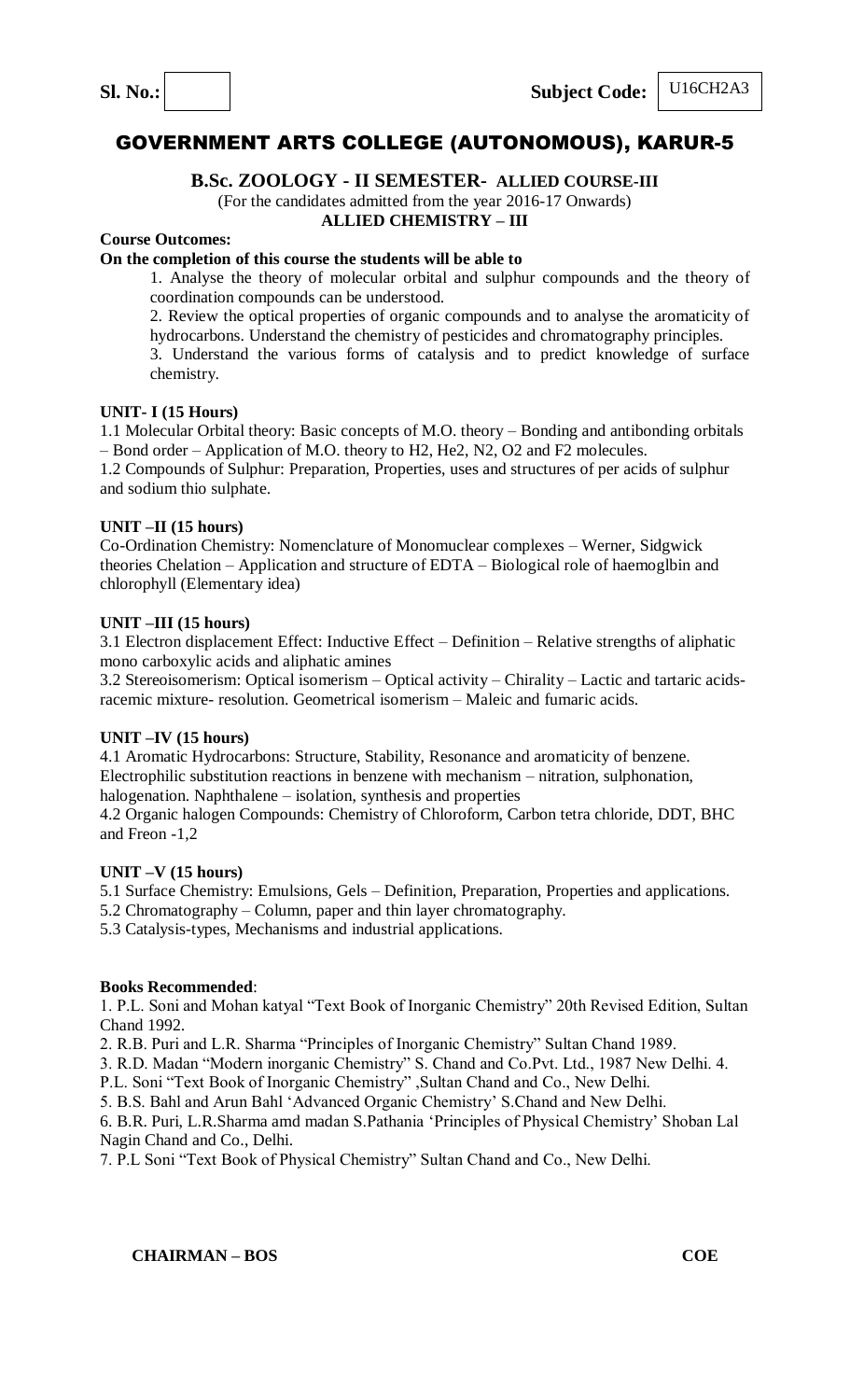## U16ZO3C4

# GOVERNMENT ARTS COLLEGE (AUTONOMOUS), KARUR-5

**B.Sc. ZOOLOGY - III SEMESTER – CORE COURSE IV**

# (For the candidates admitted from 2016-17 onwards)

## **CELL BIOLOGY AND BIOPHYSICS**

## **Course Outcomes**

On the completion of this course the students will be able to

- 1. Develop deeper understanding of what life is and how it functions at cellular level.
- 2. Know the structure and function of cell and cell organelles.
- 3. Perform a variety of molecular and cellular level and biophysical techniques
- 4. Understand the basic principles underlying the instruments that are used in biological studies.

## **CELL BIOLOGY**

- **UNIT- I** Cell types –prokaryotic and eukaryotic cells Ultra structural organization of Plasma membrane– Unit membrane model – fluid mosaic model and functions – Permeability, passive transport, active transport, endocytosis, exocytosis; Modifications of plasma membrane. Cytoplasm – Physico - Chemical and biological properties.
- **UNIT-II** Endoplasmic Reticulum -Ultra structure types and functions. Golgi complex Morphology, structure, role in secretion and other functions. Ribosomes, Lysosome and Centrosome – Morphology, chemistry and functions. Mitochondria – Ultrastructure and functions.
- **UNIT-III** Ultra Structure of inter-phase nucleus and nucleolus: Organization of chromosome – Giant chromosomes- Microtubules and microfilaments- Cell cycle-Cell division – mitosis and meiosis. Cancer Biology. **BIOPHYSICS**
- **UNIT- IV** Scope of biophysics: Colloids types, properties Electro-kinetic properties, Donnan equilibrium, Tyndall effect, Surface tension, Brownian movement, Filtration, Osmosis, Dialysis, Adsorption, Components of light: Beer-Lambert's law of absorption of light – colorimetry and spectrophotometry- Xray diffraction
- **UNIT- V** Laws of thermodynamics Entropy and Enthalpy; Bioelectricity-Radioactivity Types, measurement of radioactivity – Geiger – Muller counter. Microscopy – Principles construction and application of light and electron microscopes (SEM and TEM), Phase contrast and fluorescent microscopes. Centrifugation –Differential and Density gradient centrifuges: Principles, types and application.

## **Text Books:**

- 1. Arumugam, 2011, Cell Biology, Saras Publications, Nagercoil.
- 2. Thiraviaraj, S., 1998, Biophysics, . Saras Publications, Nagercoil.

- 1. DeRobertis, E.D.P and E.M.F. DeRobertis, 1987, Cell and Molecular Biology. VIII Ed. Lea and Febger, Philadelphia.
- 2. Powar, C.B. 1989, Essentials of Cytology, Himalaya Publishing House, Mumbai.
- 3. Subramanian M.A. 2008, Biophysics Principles and Techniques, MJP Publishers.
- 4. Upadhyay, A., Upadhyay, K., and Nath, N., 2004, Biophysical Chemistry, Himalayas Publishing House, Mumbai.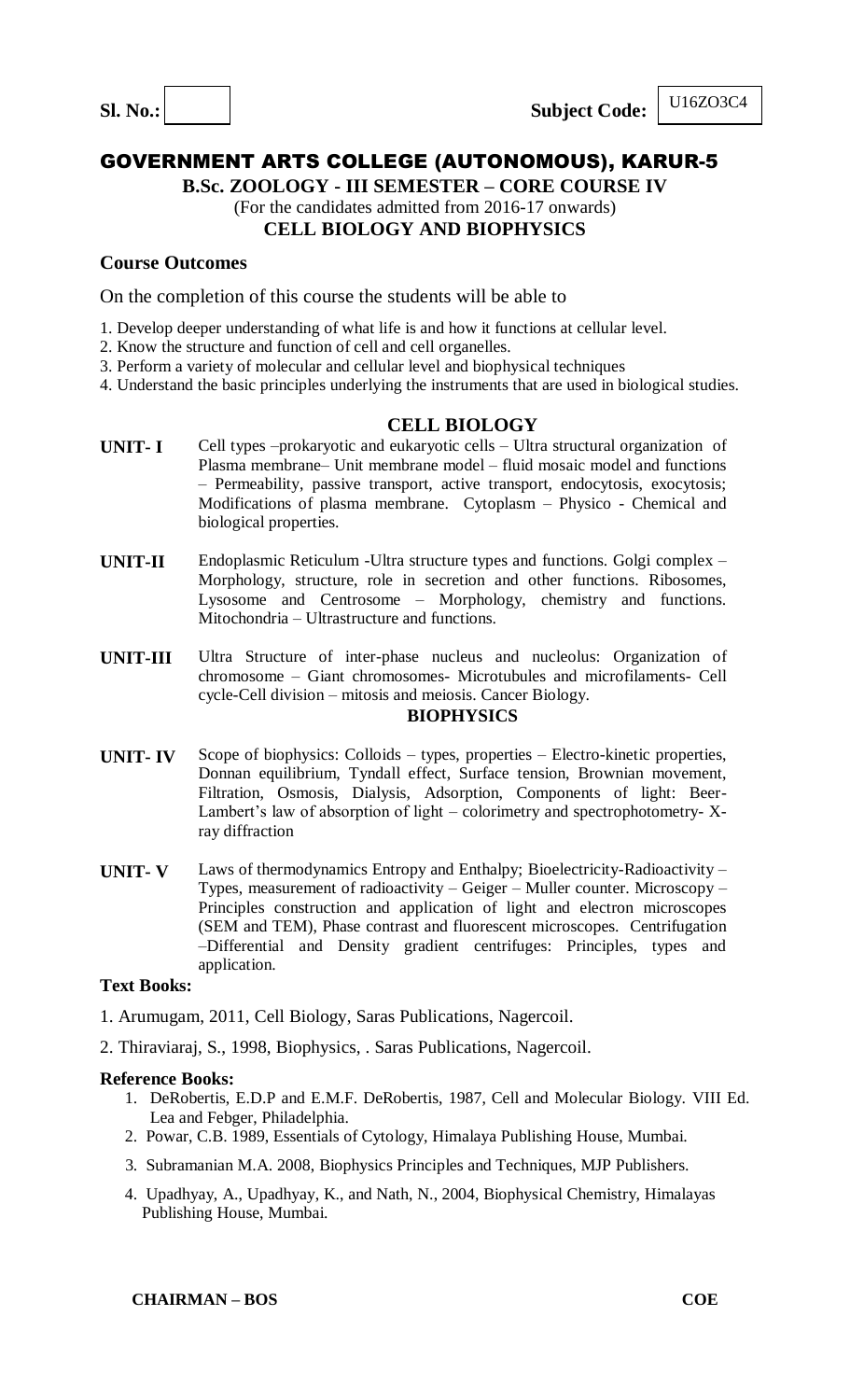**B.Sc. ZOOLOGY –CORE COURSE PRACTICAL – II**

## (For the candidates admitted from 2016-17 onwards) **CELLBIOLOGY AND BIOPHYSICS & GENETICS AND MOLECULAR BIOLOGY**

**Course Outcomes**

On the completion of this course the students will be able to

1. Demonstrate the mitotic and meiotic cell division, human karyotypes and isolation of genetic material.

2. Understand the principle and operate instruments like pH meter, spectrophotometer, electrophoretic unit etc.,

3. Develop skill in simple biochemical laboratory procedures

## **1. CELL BIOLOGY**

- 1. Onion Root Tip **-** squash preparation to study different stages of Mitosis 2. Grasshopper Testis/ **-** Squash preparation to study different stages of Meiosis
	- *Tradescantia* sp.
- 3. Chironomus Larva **-** Mounting of Salivary glands and study of Giant Chromosomes.
- 4. Buccal smear preparation Showing the Squamous epithelial cells

## **Spotters:**

1. Columnar epithelium 2. Ciliated epithelium 3. Squamous epithelium 4. Glandular epithelium 5. Cardiac Muscle 6. Striated Muscle 7. Non – Striated Muscle 8. Bone Tissue 9. Blood of Man 10. Blood of Frog 11. Micrometer 12. Camera lucida 10. Blood of Frog 11. Micrometer 12. Camera lucida **2. BIOPHYSICS** 1. Verification of Beer-Lambert law using photoelectric colorimeter 1. **Spotters:** pH meter 2. Colorimeter 3. Spectrophotometer 4. Electrophoretic apparatus **3. GENETICS:** 1. Recording of Mendelian Traits in Man. 2. Drosophila **-** Male and Female Identification 3. Human Karyotypes **:** Normal Male, Down Syndrome, Klinefelter's and Turner's Syndrome 4. Pedigree Analysis. **4. MOLECULAR BIOLOGY** 1. DNA isolation in Eukaryotes / Prokaryotes : Demonstration only 2. Electrophoretic separation of Proteins : Demonstration only **Spotters:** 1. PCR- Machine 2. DNA-Model 3. RNA Model 4. Wire frame and ball & stick model for Myosin and cytochrome 5. ATP Model 6. Phylogenetic tree

## **A record of Laboratory Work shall be submitted at the time of Practical Examination. Mark distribution for the Practical Examination:**

|                                              |              | $\div$ 75 |
|----------------------------------------------|--------------|-----------|
| 3. Record                                    |              | $\div$ 10 |
| Molecular biology 2- Biophysics - $2)(6x5)$  |              |           |
| 3. Spotters (Cell Biology – 1 Genetics – 1,  |              | : 30      |
| 2. Minor Practical (Cell Biology/Biophysics) |              | $\div$ 10 |
| 1. Major Practical (Cell Biology/Biophysics) |              | $\div$ 25 |
|                                              | <b>Total</b> |           |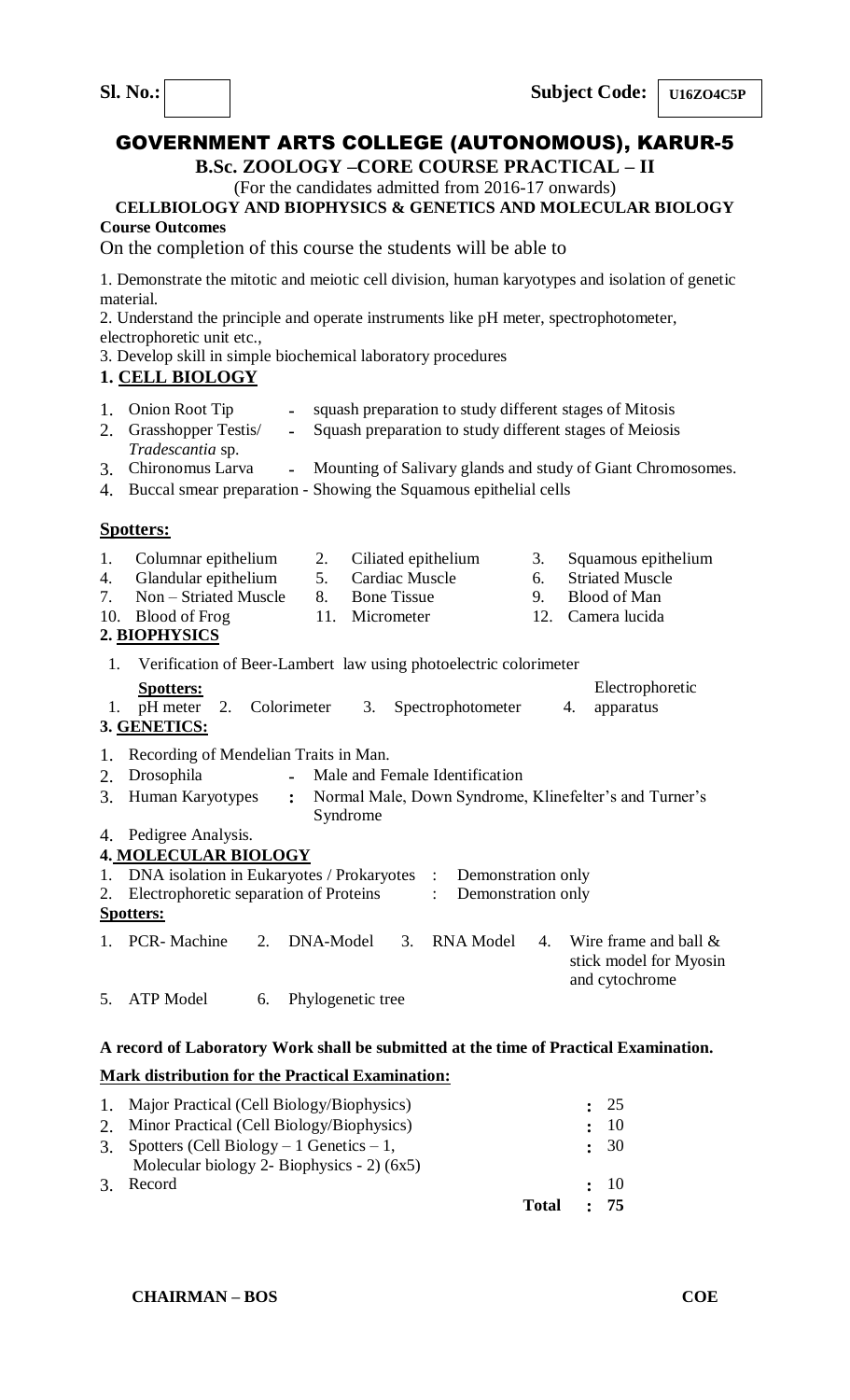## **B.Sc. ZOOLOGY - III SEMESTER- SECOND ALLIED COURSE-I**

(For the candidates admitted from the year 2016-17 Onwards)

#### **ALLIED BOTANY – I**

#### **(ALGAE, FUNGI, BRYOPHYTES, PTERIDOPHYTES, ECOLOGY AND EVOLUTION) Course Outcomes:**

## **On the completion of this course the students will be able to**

- 1. Differentiate the algae, fungi and bryophytes
- 2. Understand the economic importance of algae, fungi and bryophytes
- 3. Understand the stages in the Origin of life
- 4. Know the adaptations of plants to different habitats

## **Unit - I:**

General characters of Algae. Classification of Algae by Fritsch. Structure and Life history of the following. Chlamydomonas, Volvox, Oscillatoria, Sargassum and Polysiphonia.

## **Unit - II:**

General characters of Fungi. Classification of fungi by Alexopoulus. Structure and Life history of the following Penicillium, Agaricus, Fusarium.

## **Unit - III:**

General characters of Bryophytes, Pteridophytes and Gymnosperms. Structure and Life history of Riccia, Selaginella and Cycas.

## **Unit - IV:**

Geological era, Types of Fossilization- Structure and reproduction of the following Rhynia, Lepidodendron and Lepidocarpon.

## **Unit - V:**

Ecology and Evolution : Ecological factors - Climatic, Edaphic and Biotic factors. Plant adaption - Hydrophytes, Xerophytes and Halophytes. Origin of Life, Theories of Lamarck and Darwin.

#### **Reference Books:**

1. Fuller, H.J. and Tippo, 1990 - Collage Botany - Henry, Holt & Co. New Delhi.

2. Gangully, A.K. -General Botany, The New Book Stall, Calcutta, Vol.I, 7th Edt.(1970), Vol.II,6th Edition (1975). New Delhi.

3. K.N. Rao, K. Krishnamurthy and G.S. Rao. 1979. Ancillary Botany, S. Viswanathan.

4. Nathawat, G.S.P.D. Sharma and R.K. Shani 1977. - A Text Book of Botany, Ramesh Book Depo., Jaipur.

5. Sambamurthy A.V. S.S. 2005. A Textbook of Algae. I.K. International Pvt.Ltd, New Delhi. 6. Vashishta, Sinha A.K, Adarsh Kumar. (2011). Bryophytes, S.Chand &Company ltd., New Delhi.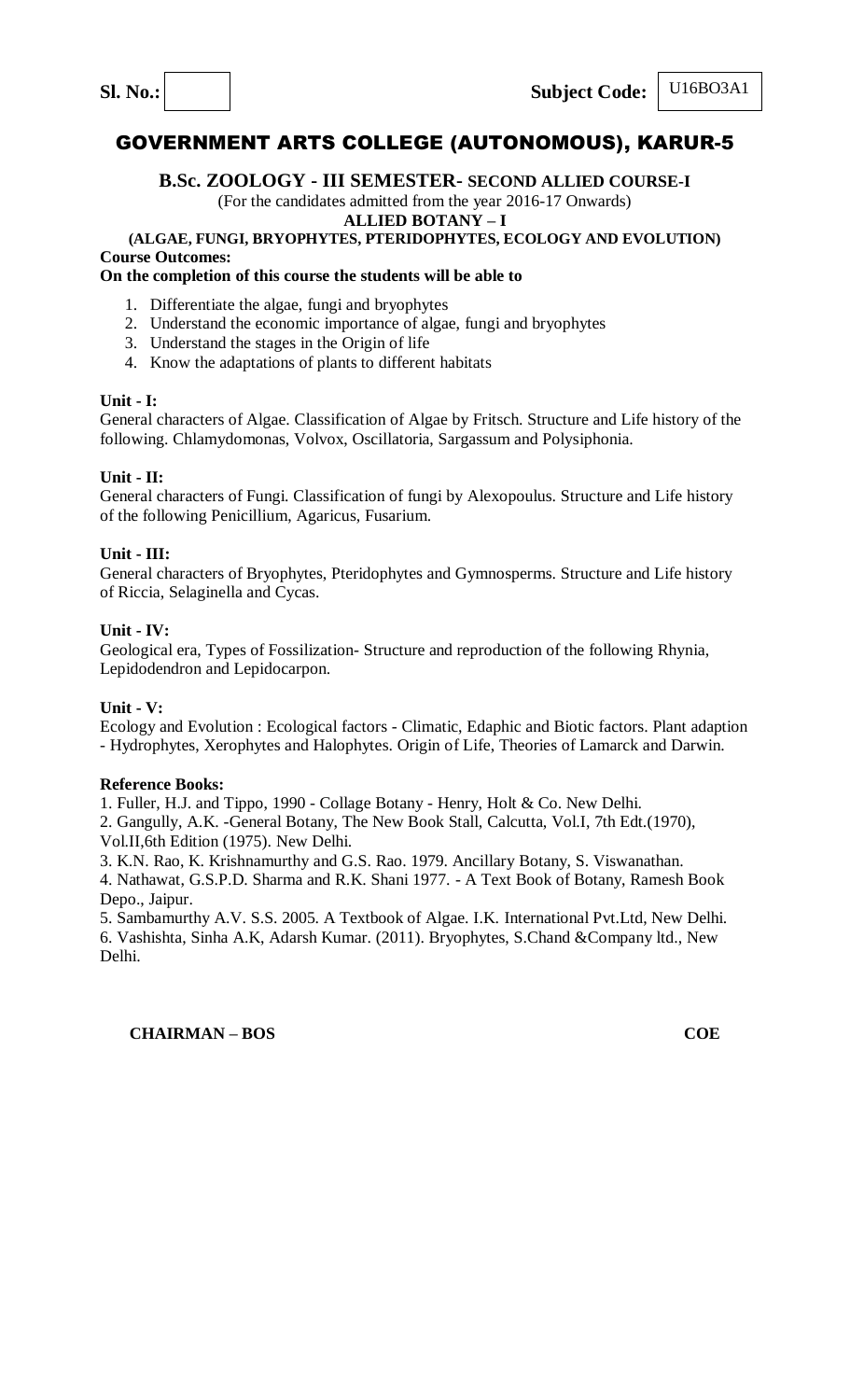U16BO4A2P

# GOVERNMENT ARTS COLLEGE (AUTONOMOUS), KARUR-5

## **B.Sc. Zoology– IV SEMESTER – SECOND ALLIED COURSE II**

(For the candidates admitted from 2016-17 onwards)

## **ALLIED BOTANY II -PRACTICAL (COVERING SAC-I & SAC-III)**

## **Course Outcomes**

On the completion of this course the students will be able to

- 1. Identify the algae, fungi, bryophytes and pteridophytes
- 2. Make sections and study the anatomical characters
- 3. Dissect the parts of plants and study the anatomical characters
- 4. Understand the adaptations of plants

1. Micropreparation and Identification of types included in Algae, Fungi, Bryophytes, Pteridophytes and Gymnosperms.

2. Micropreparation of Stem, Root and Leaf of Dicot

3. To make dissection using dissection microscope and study the following families as per the syllabus.

4. Demonstrations: Osmosis, Ganong's photometer, Anaerobic respiration, Auxanometer and Clinostat.

5. To study the Ecological adaptations - Eichhornia, Opuntia, Avicennia.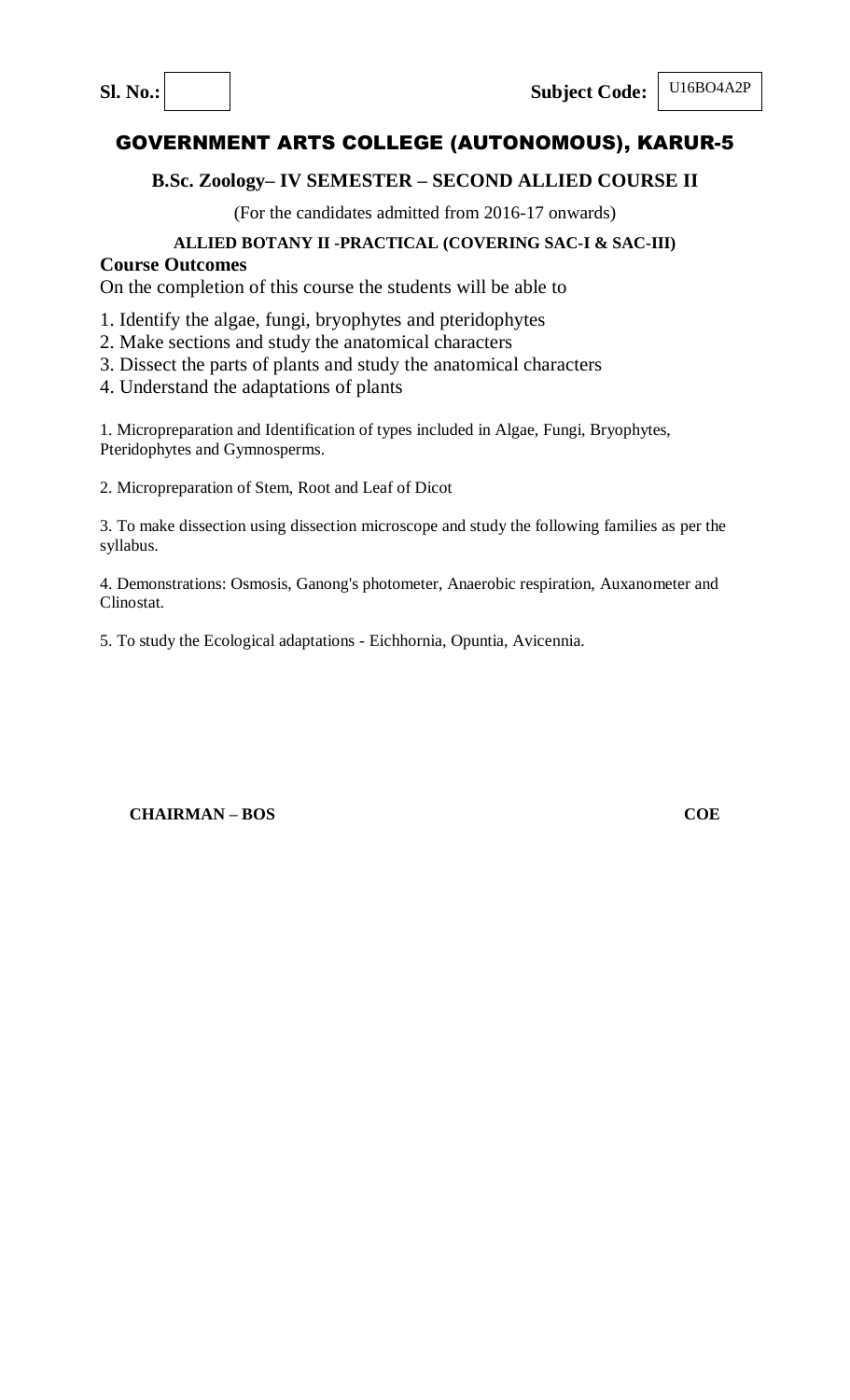Sl. No.: Subject Code:

# GOVERNMENT ARTS COLLEGE (AUTONOMOUS), KARUR-5

## **B.Sc., ZOOLOGY – NON-CORE ELECTIVE - I**

(For the candidates admitted from 2016-17 onwards)

## **MEDICINAL BOTANY**

#### **Course Outcomes:**

On the completion of this course the students will be able to

- 1. Understand the history of various alternative medicine systems
- 2. Know the pharmaceutical importance of plants
- 3. Follow the methods of cultivation of medicinal plants

#### **UNIT - I:**

Brief history of medicinal plants. Indian system of medicines - Siddha, Ayurvedha, and Unani systems. Classification of crude drugs and drug adulteration.

#### **UNIT - II:**

Cultivation and utilization of the selected medicinal plants Adathoda, Aloe, Allium, Ocimum and Vinca - Role of National Medicinal Plants Board of India.

#### **UNIT - III:**

Drugs from Leaves - Atropa, Eucalyptus, Datura and Cassia. Flower - Eugenia. Roots - Rauwolfia. Bark - Cinchona. Stem of wood - Ephedra. Fruits and Seeds - Wood apple and Coriander. Underground stem : Ginger.

#### **Unit - IV:**

A brief account of drugs acting on the central nervous system, Drugs used in disorders of gastrointestinal tract and cardio vascular drugs used in different treatment methods.

#### **Unit - V:**

Cultivation of medicinal plants in India. Breeding, Methods applied to medicinal herbs, Plant tissue culture as source of biomedicine.

#### **Reference Books:**

1. Dhavan, B.N. (1986), Ayurvedic Research on medicinal plants in India INSA, New Delhi. 2. Trivedi, P.C. (2010) - Ethnic Tribes & Medicinal Plants, Pointer Publishers, Jaipur.

3. Amruth, The medicinal plants magazine (All volumes) Medicinal Plants Conservatory society, Bangalore.

4. Baruah, A. (2011) - Aromatic & Spices Plants : Utilization and Conservation - Pointer Publishers, Jaipur.

5. Prajapathi, Purohit, Sharma and Kumar (2003) - A hand Book of Medicinal Plants. Agrobios Publications,Jodhpur.

6. Sood, S.K. (2015) - Herbal medicine, Pointer Publishers, Jaipur.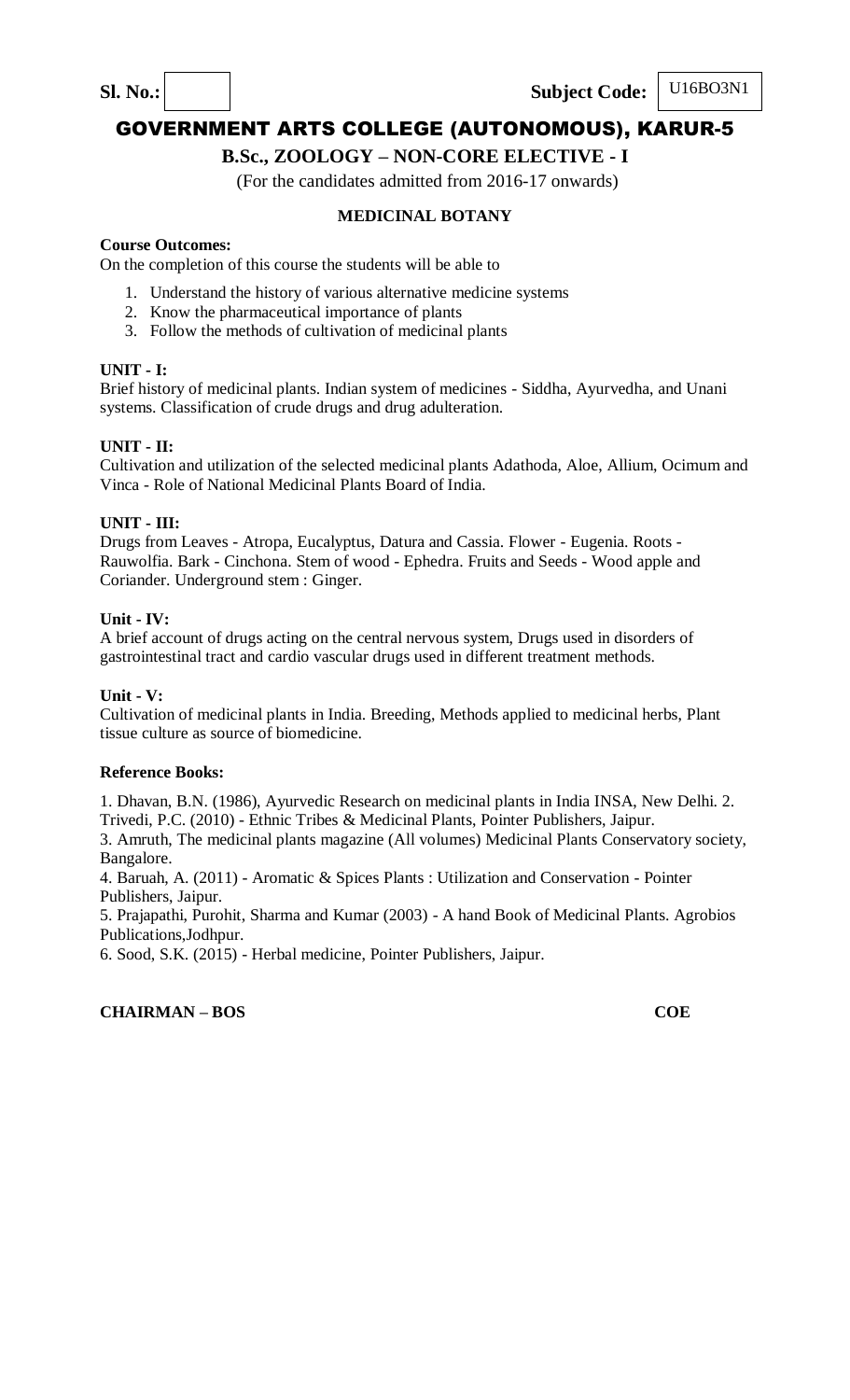Sl. No.: Subject Code:

## U16ZO4C6

# GOVERNMENT ARTS COLLEGE (AUTONOMOUS), KARUR-5

**B.Sc. ZOOLOGY – IV SEMESTER - CORE COURSE - VI**

(For the candidates admitted from 2016-17 onwards)

## **GENETICS AND MOLECULAR BIOLOGY**

## **Course Outcomes**

On the completion of this course the students will be able to

- 1. Prepare squash and observe chromosomal arrangements during cell division
- 2. Distinguish different chromosomal syndromes in man
- 3. Develop skills to perform routine blood analysis.
- 4. Understand the contribution of great Geneticists
- 5. Carry out the practical applications of the Classical and Molecular Genetics

#### **GENETICS**

- **UNIT- I** Mendel's laws of inheritance Gene interaction-Allelic and Non allelic interaction; Linkage, Crossing over-Definition– Mechanism with Drosophila as example; Multiple alleles: Blood groups and their inheritance. Sex determination – Chromosomal, Environmental and hormonal basis of sex determination.
- **UNIT- II** Chromosome Structure and Function DNA as genetic material Transformation –Conjugation-Transduction- Molecular Genetics: Fine structure of gene-cistron, recon and muton – gene expression and regulation in prokaryotes – Operon model.
- **UNIT-III** Genetic code Transcription and Translation Protein biosynthesis; Initiation-Elongation-Termination-Post translational modifications-Gene bank and libraries.

## **MOLECULAR BIOLOGY**

- **UNIT-IV** Central dogma of Molecular Biology- Structure and types of DNA: DNA replication and repair mechanism; Types of RNA – Processing of RNA molecules. Mutation-types & induced mutation - Molecular basis of mutation
- **UNIT-V** Molecular techniques- Southern, Northern and Western blotting; DNA fingerprinting –PCR- Isolation of DNA and RNA -Sanger's DNA Sequencing method – Plasmid extraction. Centrifugation and precipitation; dialysis, chromatography, electrophoresis.

#### **Text Books:**

- 1. Meyyan, R.P., 2005. Genetics, Saras Publications, Nagercoil.
- 2. Verma, P.S. and V.K. Agarwal, 2002, Genetics, S.Chand & Co. New Delhi.
- 3. Arumugam, N, 2005. Molecular biology, Saras Publications, Nagercoil
- 4. Jeyanthi, G.P, Molecular biology,2009,MJP Publishers, Chennai.

#### **References:**

- 1. Gardner, E.J., 2007, Principles of Genetics, 8<sup>th</sup> edition, Willey India Publishers
- 2. Miglani, G.S., 2007, Advanced Genetics 2<sup>nd</sup> edition, Narosa Publishing, New Delhi
- 3. Friefelder, D., 2003, Essential of Molecular Biology; Narosa Publishing, New Delhi
- 4. Lewin, B. 2008, Genes IX, Jones and Barlett Publishers, Boston.
- 5. Strickberger, M.W., 2005 Genetics, Prentice Hall of India, New Delhi.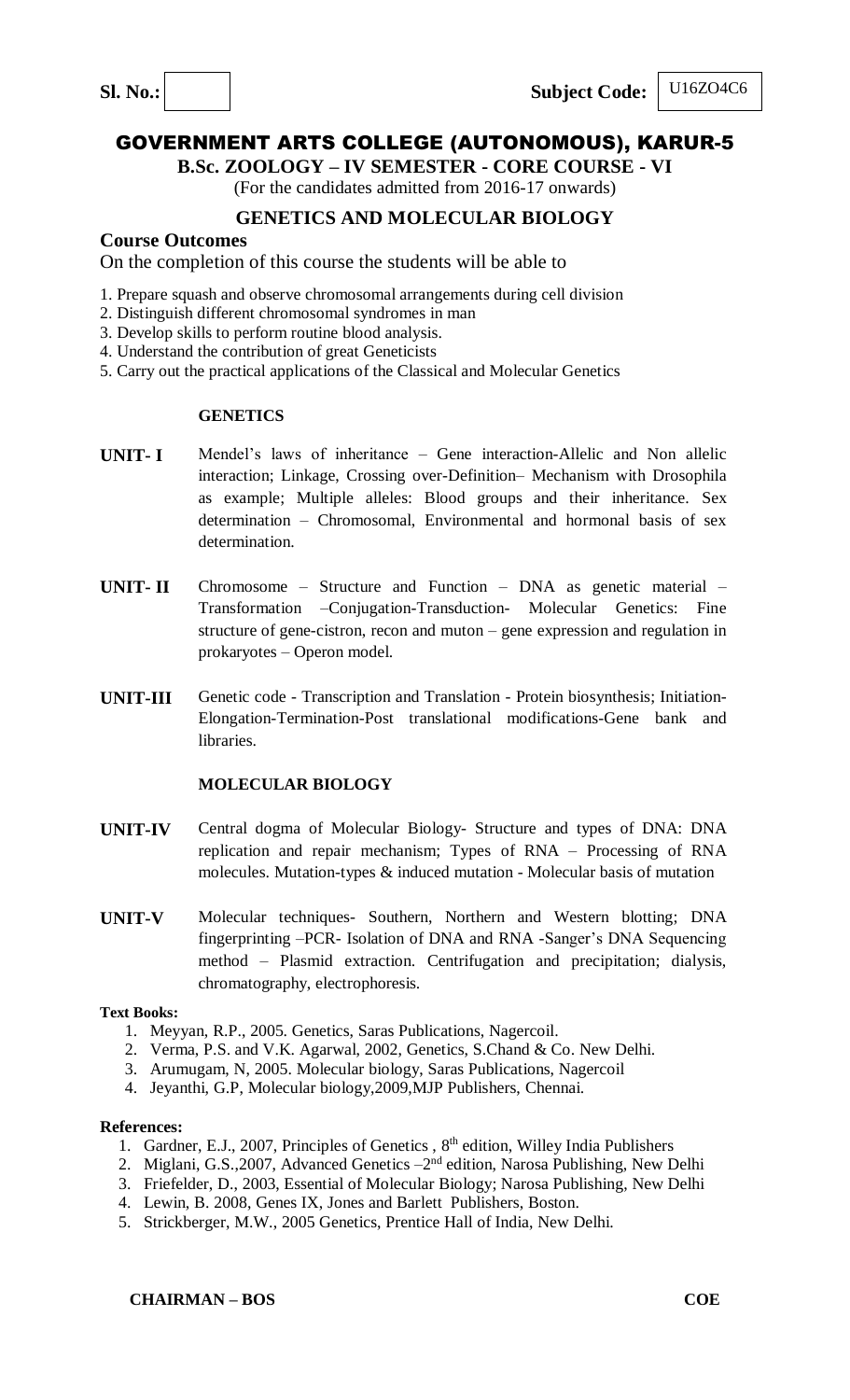U16BO4A3

# GOVERNMENT ARTS COLLEGE (AUTONOMOUS), KARUR-5

## **B.Sc. Zoology– IV SEMESTER –ALLIED COURSE III**

(For the candidates admitted from 2016-17 onwards)

## **ALLIED BOTANY- III**

**(Morphology, Taxonomy, Cytology, Anatomy, Embryology and Plant Physiology) Course Outcomes**

On the completion of this course the students will be able to

- 1. Have an in-depth knowledge on leaf and inflorescence
- 2. Distinguish and identify the plants up to family level
- 3. Understand the ultra-structure of cell organelles
- 4. Know the concept of pollination and fertilization
- 5. Understand the mechanism of absorption, transpiration and photosynthesis

**Unit - I:** Plant Morphology: Leaf types and leaf shapes. Types of inflorescence Racemose, cymose. Floral parts.

**Unit - II:** Taxonomy: Naming of plants - Binomial system. Classification by Bentham and Hooker. Distinguishing features and economic importance of following families, Annonaceae, Rutaceae, Ceasalpinaceae, Asclepiadaceae, Lamiaceae, Euphorbiaceae, Arecaceae, Poaceae.

**Unit - III:** Cytology: Ultra structure of cell and cell organelles - Endoplasmic reticulum, Golgi complex, Mitochondria, Chloroplast, Nucleus. Mitosis and Meiosis. Genetics: Mendel's law of inheritance- Monohybrid and Di hybrid ratios.

**Unit - IV:** Anatomy and Embryology: Meristematic tissues. Primary structure of stem, root and leaf in Dicot. Embryology: Structure and types of Anther, Female gametophyte. Pollination, Fertilization. Endosperm types- nuclear and cellular.

**Unit - V:** Plant Physiology: Absorption of water- transpiration and ascent of sap. Absorption of minerals and their role in plant nutrients. Photosynthesis - mechanism- light and dark reaction - C3 cycle only, Growth hormones.

#### **Reference Books:**

1. Singh, V.D.K 1983. Taxonomy of Angiosperms. Rastogi publication meerut. India

2. Pandey B.P 1997. Taxonomy of Angiosperms. Chand & Co P Ltd, New Delhi.

3. Vasishta P.C 1977. A text book of Plant anatomy. S. Nagin & Company. Jallunder ,New Delhi.

4. Singh, V., Pande, P.C. and Jain, D.K. - 4th Revised Edition (2013-14) -A Text Book Of Botany, Angiosperms- Rastogi Publications, Meerut.

5. S.S. Bhojwani and S.P. Bhatnagar - 2009 ( Revised Edition) The Embryology of

Angiosperms. - Vikas Publishing House, Pvt. Ltd., New Delhi.

6. Jain V.K. Fundamentals of Plant physiology.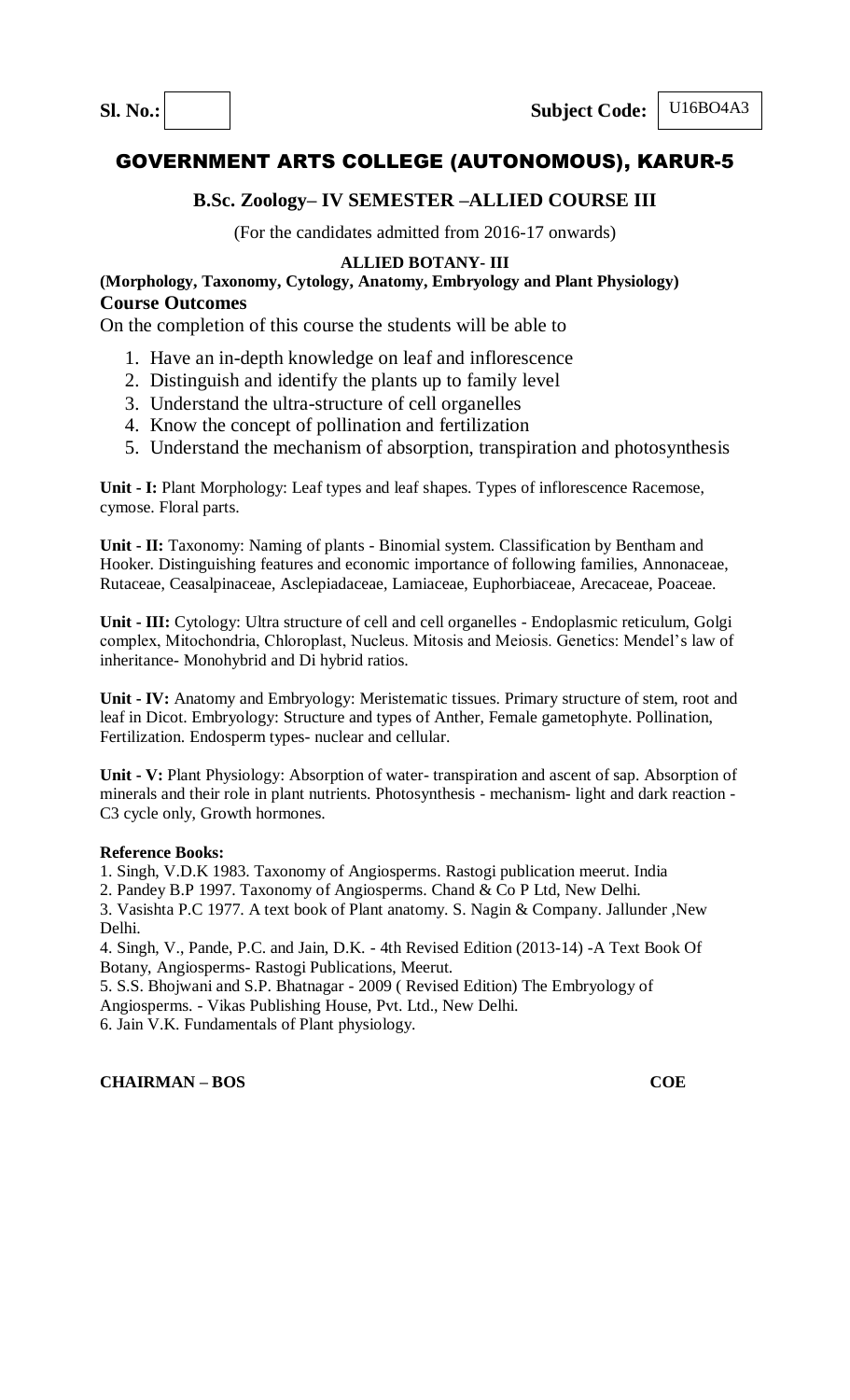**B.Sc., ZOOLOGY – SKILL BASED ELECTIVE - I** (For the candidates admitted from 2016-17 onwards)

## **HUMAN GENETICS AND ENDOCRINOLOGY**

## **Course Outcomes**

On the completion of this course the students will be able to

1. Induct the fundamentals of classical and modern genetics

2. Understand the structure, functions and disorder of endocrine glands

3. Understand the structure of chromosome, chromosomal aberrations, metabolic disorder and eugenics

## **HUMAN GENETICS**

- **UNIT –I Introduction** to Human genetics- Simple Mendelian traits in man –Twins- Amniocentesis- Human karyotyping-Human cytogenetics- Chromosome banding **Techniques**
- **UNIT-II** Human chromosomes-chromosomal non-disjunction-chromosomal Aberration (Structural and Numerical)- Human genetic disorders- inborn errors of Metabolism: Phenylalanine metabolism-sickle cell anaemia- colour blindness- Thalasseamia- Haemophilia.
- **UNIT-III** Eugenics- Euthenics-Euphenics; Inbreeding and Outbreeding, Heterosis, Pedigree analysis- Gene therapy and Genetic counseling.

## **ENDOCRINOLOGY**

- **UNIT-IV** Endocrine glands in Man- Hypothalamus, Pituitary, Thyroid, Parathyroid- Structure, secretion and disorders - Mechanism of hormone action (Steroid & Peptide).
- **UNIT- V** Adrenal, Endocrine pancreas, Testis and Ovary, Pineal body Structure, Secretion and disorders - Gastrointestinal hormones.

#### **Text Books:**

- 1. Mandal, S., 2010, Fundamentals of human genetics, New central book Agency (P) Ltd
- 2. Kotpal, R.L., 1978, Concepts of genetics, Rastogi publication
- 3. Meyyan, R.P. 2010, Genetics, Saras Publication.
- 4. Prakash Lohar, 2007, Endocrinology Hormones and Human Health- M JP Publications

5. Berry, 2000, A.K, Text Book of Endocrinology, Emkay Publication-

#### **Reference Books:**

- 1. Verma P.S. and V.K.Agarwal,1998, Concepts of genetics, Human genetics and Eugenics. S. Chand & Company Ltd.
- 2. Rothwell. N.V. 1989. Human Genetics. Prentice Hall of India New Delhi.
- 3. Berry, A.K., 2000. Text Book of Endocrinology, Emkay Publication.
- 4. Guyton & Hall 2013, Text book of Medical Physiology, Elsevier Publication.
- 5. Turner , 1976. General Endocrinology , VI Ed., Topper Company Ltd, Japan.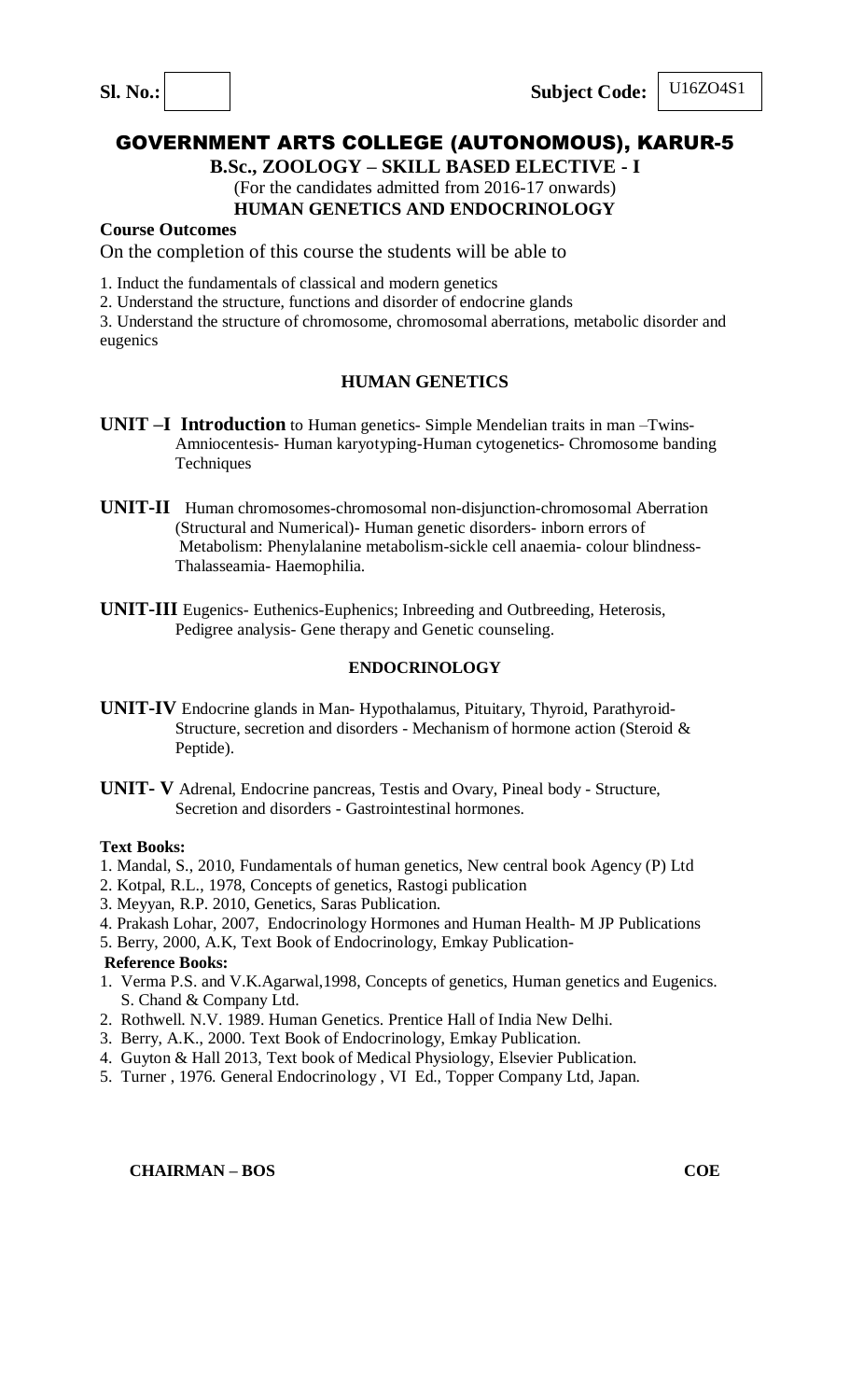## **B.Sc., ZOOLOGY – NON-CORE ELECTIVE - II**

(For the candidates admitted from 2016-17 onwards)

## **ECONOMIC BOTANY**

### **Course Outcomes:**

On the completion of this course the students will be able to

- 1. Understand the utilization of Cereals and Millets and fibre crops
- 2. Know the pharmaceutical importance of plants
- 3. Follow the methods of cultivation of economic tuber crops and oil seeds

**UNIT - I:** A Study of occurrence, morphology of useful parts and utilization of the following – Cereals and Millets, *Pennisetum, Sorghum*, Rice, Fibre crops: Coir, *Agave*, *Hibiscus canbinus* and Sun hemp ( Structure properties and production of the concerned fibres to be studied).

**UNIT – II:** Medicinal plants: *Vinca, Zingiber, Dioscorea, Allivium sativum, Eclipta, Centella and Withania.* Wood and Timber plants: Teak, Magerstermoes, Terminalia, Neem, Bamboos and Seeds General account.

**UNIT- III:** Tuber Crops: Tapioca, Sweet potato, *Amorphophallus*. Pulses: *Cajanus*, Cow pea, Black gram, Green gram. Fruits and Nuts: Cashew, Mango, Plantain, Jack, Papaya and Orange.

**UNIT- IV:** Oil Seeds: *Cocos*, *Arachis*, *Helianthus*, *Ricinus* and Sesamum. Fue Wood: *Prosophis, Tamarindus,* Eucalyptus*, and Casuarina*.

**UNIT- V:** Condiments and Spices: Chillies, Cardamom, Cinnamon, Curcuma, Onion, Coriander and Pimpenella.

#### **Reference Books:**

- 1. Hill, A., 1962, Economic Botany, Mc Graw Hill Book Company.
- 2. Gupta S.K., 1978, Introductory Botany, Volume IV, Taxonomy, Embryology and Economic Botany, Kedar Nath Ram Nath, Meerut.
- 3. Sambamurthy, AVSS, and Subramaniyam, N.S., 1989, A Text book of Economic Importance, Wiley Eastern Ltd.New Delhi.
- 4. Sharma O.P., 1996, Economic Botany, Tata Mc Graw Hill Company Ltd, New Delhi.
- 5. Verma V. 1998, A Text Book of Economic Botany, M.K.Publications, New Delhi.
- 6. Maiti and Singh 2006, Modern Economic Botany, Agrow Bios (India) Jodhpur.
- 7. Singh V. Pandae, P.C., and D.K.Jain, 2012, Economic Botany 2nd Edition, Rastigi Publications, Meerut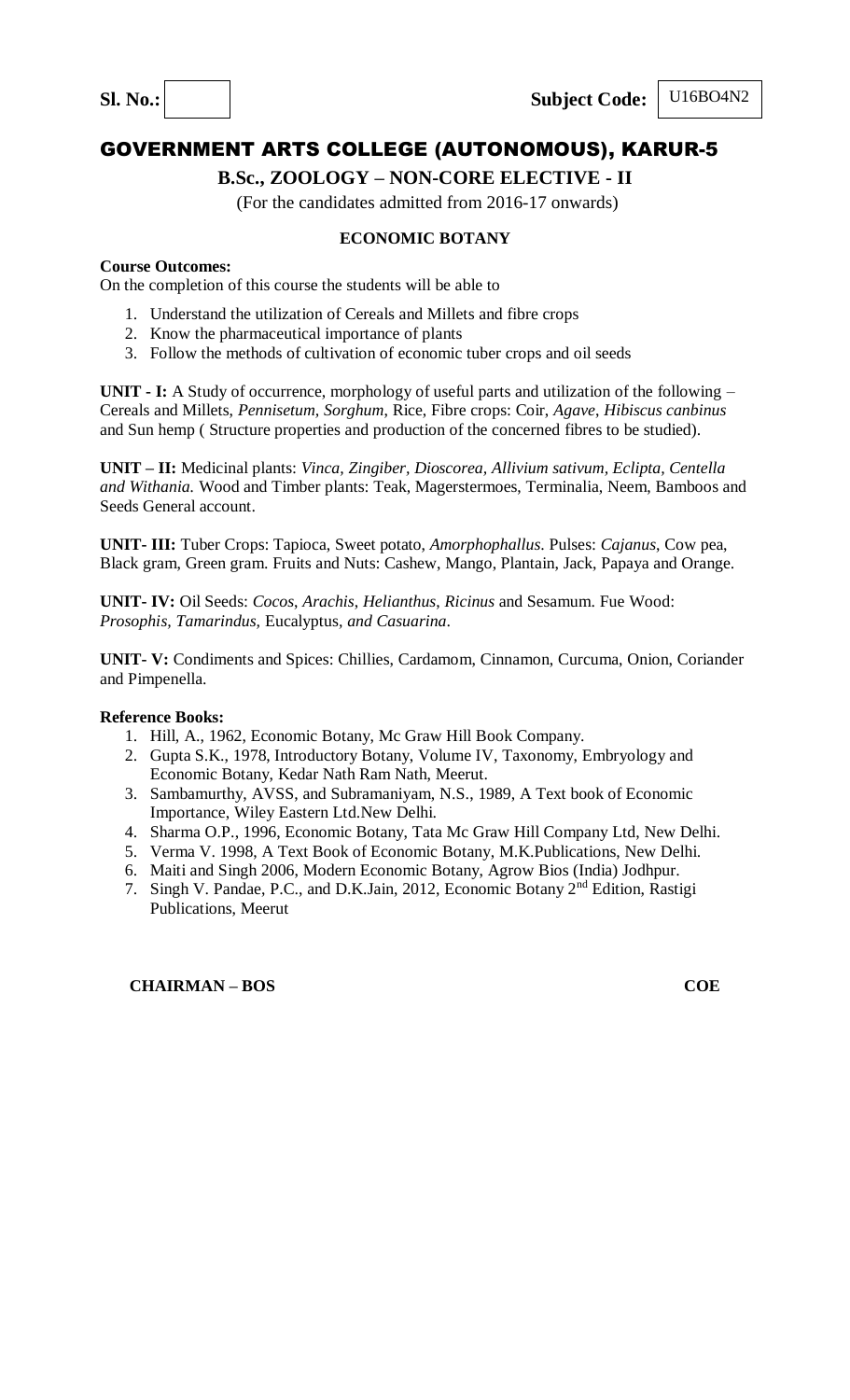## **B.Sc., ZOOLOGY – V SEMESTER CORE COURSE - VII**

(For the candidates admitted from 2016-17 onwards)

## **PHYSIOLOGY AND BIOCHEMISTRY**

## **Course Outcomes**

On the completion of this course the students will be able to

- 1. Understand the structure and functioning of various systems
- 2. Apply the knowledge of Physiology and Biochemistry to lead a healthy life
- 3. Understand the importance of Bio molecules and the metabolic reactions
- 4. Get familiarized with various biochemical pathways and energy production.
- **UNIT- I** Nutrition types; calorific values; balanced diet, Digestion in man; malnutrition; peptic ulcer; appendicitis; liver cirrhosis -Respiration: transport of oxygen and carbon dioxide in man, control, pneumonia and bronchitis - Circulation: blood Composition; types of heart; origin and conduction of heart beat; blood pressure; coronary blood vessels; myocardial infarction; ECG, angiogram, angioplasty and bye-pass surgery.
- **UNIT- II** Excretion: types of nitrogenous waste; structure of mammalian kidney and urine formation; renal failure, kidney stone and kidney transplantation - Osmoionic regulation in fresh water, marine and terrestrial organisms. (one example for each) - Muscle physiology: types of muscle, ultra structure of skeletal muscle, Chemistry and mechanism of muscle contraction.
- **UNIT-III** Coordinating system: Nerve physiology, types of neuron, impulse transmission, synapse, synaptic transmission, reflex action - Receptors- Optic, Olfactory and Auditory receptors in man – Reproductive Physiology-Anatomy of Male and Female reproductive system of human – Hormonal control of reproduction.

#### **BIOCHEMISTRY**

- **UNIT-IV** Classification, Structure and functions of carbohydrates proteins and lipids;– source, functions, and deficiency diseases of vitamins and minerals (Ca, P, K, Mg, Na, Fe and Cu)
- **UNIT-V** Metabolism of carbohydrates, proteins and lipids; energy kinetics, structure of ATP and hormonal control. Enzymes – Major Types and characteristics, mode of action – theories, factors affecting enzyme action, Enzyme inhibition and types.

#### **Text Books:**

- 1. Mariakuttikan, 2005, Animal Physiology, Saras Publications, Nagercoil.
- 2. Arumugam, 2007, Biochemistry, Saras Publications, Nagercoil.
- 3. P.S Verma and V.K.Agarwal S.1980, Animal Physiology, S. Chand & Co. Ltd. New Delhi.
- 4. Ambika shanmugam,2009, Fundamentals of Biochemistry for medical students, Karthik

#### Printers Chennai.

- 1. Leninger, L. 1990, Biochemistry, W.H. Freeman & co.
- 2. Hoar, W.S., 1983, General and comparative physiology, Prentice Hall of India.
- 3. Harper, H.A., 193, Review of Physiological chemistry, Muruen Ascian Ed.
- 4. Nagabushanam, R., 1991, Animal Physiology, S. Chand & Co.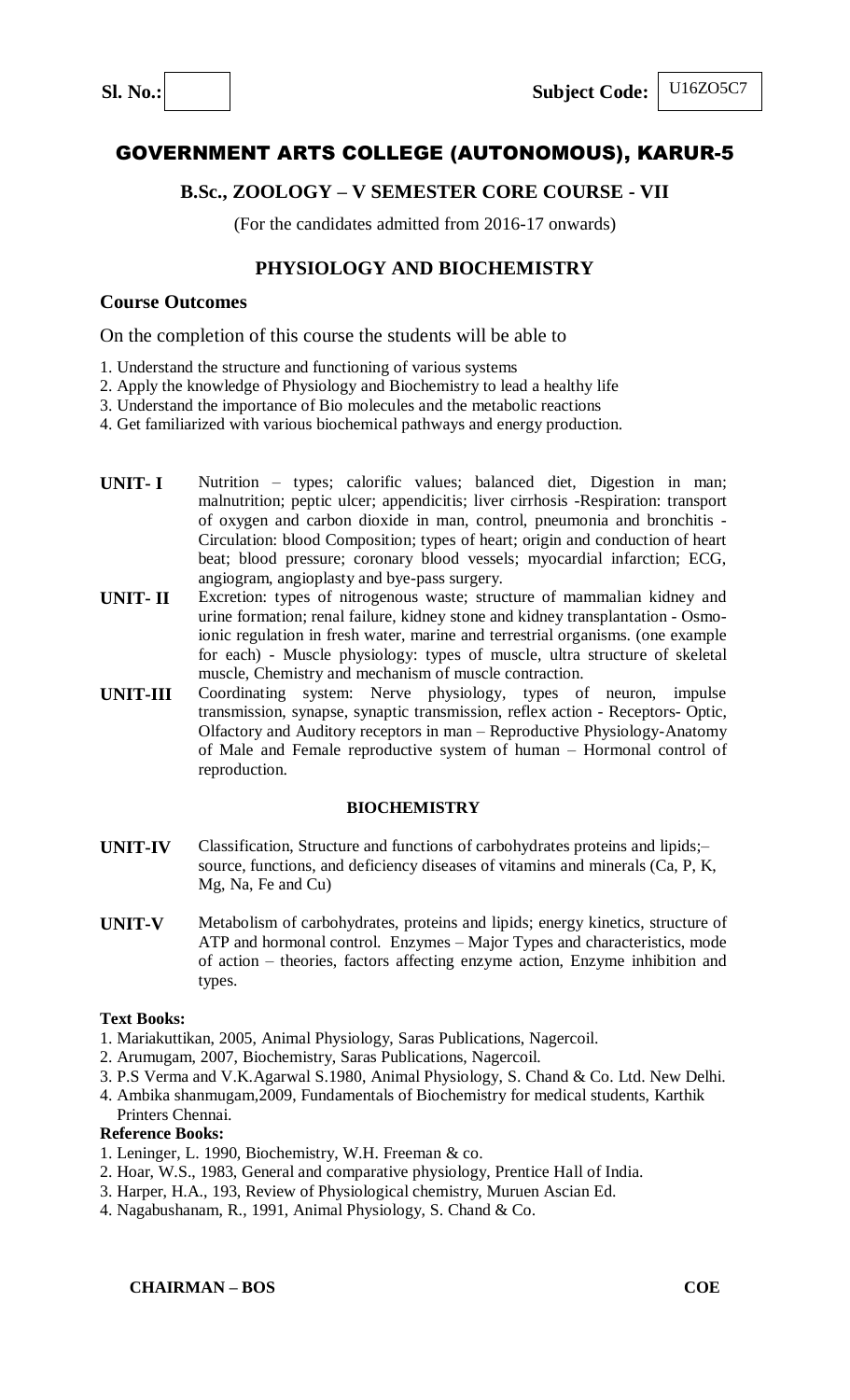## U16ZO5C8

# GOVERNMENT ARTS COLLEGE (AUTONOMOUS), KARUR-5

**B.Sc., ZOOLOGY – CORE COURSE - VIII** (For the candidates admitted from 2016-17 onwards) **BIO TECHNOLOGY AND MICROBIOLOGY**

## **Course Outcomes**

On the completion of this course the students will be able to

1. Understand the applications of Biotechnology

2. Get familiarized with the tools and techniques of Biotechnology

3. Operate and perform practical with the tools and techniques used in microbiology and pathogenic microbes

#### **BIOTECHNOLOGY**

- **UNIT- I** Scope and importance of biotechnology. Genetic Engineering**:** Tools of genetic Engineering – Enzymes and vectors; Gene cloning - isolation of desired DNA, insertion of DNA into vector, introducing rDNA into host, identification, selection and expression of cloned DNA. Gene manipulation in Eukaryotes – *Agrobacterium* as natural genetic engineer; Transgenic animals.
- **UNIT- II** Fermentation fermenter construction, types, process of fermentation upstream and downstream; types of fermenters – solid state, submerged, and semi solid, uses of fermentation; Ethanol production, Applications of biotechnology in industries. Hybridoma technology and uses; Applications of biotechnology in medicine – production of vaccines - gene therapy, forensic medicine.
- **UNIT-III** Bio-fertilizers-microbes as bio-fertilizers, culture methods, Single Cell Protein, bio-pesticides; Environmental Biotechnology: Biodiversity and its bio-pesticides; Environmental Biotechnology: Biodiversity and its conservation, Applications of biotechnology in agriculture and environment. Sources, uses and applications of enzymes; Immobilization of enzymes-need, methods, types and uses.

#### **MICROBIOLOGY**

- **UNIT-IV** Introduction, history and scope of microbiology – General structure of bacteria and virus – Outline classification of each group and identification – Sterilization techniques- Bacterial growth, culture media, continuous and batch culture techniques, bacterial growth curve. Food Microbiology: food poisoning, food spoilage, food preservation.
- **UNIT-V** Industrial microbiology: Production of antibiotics with reference to penicillin. Soil microbiology: role of soil microbes in Nitrogen fixation. Medical microbiology: Bacterial Diseases: cholera, tuberculosis, leprosy, tetanus – Viral Diseases: jaundice, small pox, AIDS, Poliomyelitis, causative organism, symptoms, impact on the host and control measures.

#### **Text Books:**

- 1. Kumaresan, 2009, Biotechnology, Saras Publications, Nagercoil.
- 2. Ananda Narayanan, T. and Jayram Paniker, C.K., 2000, Textbook of Microbiology, 6<sup>th</sup> Ed. Orient Longman Ltd., Chennai.

- 1. Balasubramanian, D., 1996, Concepts in Biotechnology, University Press (India) Ltd., Hyderabad.
- 2. Dubey, R.C. 1995, Text book of Biotechnology, S. Chand & Co. New Delhi.
- 3. Trevan, M.D.1993, Biotechnology, the Biological Principles, Tata McGraw Hill Publishing Co., New Delhi.
- 4. Pelczar, M.J., Reid, R.D. and Chan. E.C.S, 2002, Microbiology, 5<sup>th</sup> Ed. Tata McGraw Hill Publishing Co. Ltd., New Delhi.
- 5. Dubey, R.C. and Maheswari, D.K., 2005, Text book of Microbiology, S. Chand & Co. New Delhi.
- 6. Powar, C.B.and Daginawala. H.F., 1982, General Microbiology Volume I &II, Himalayas Publishing House, Mumbai.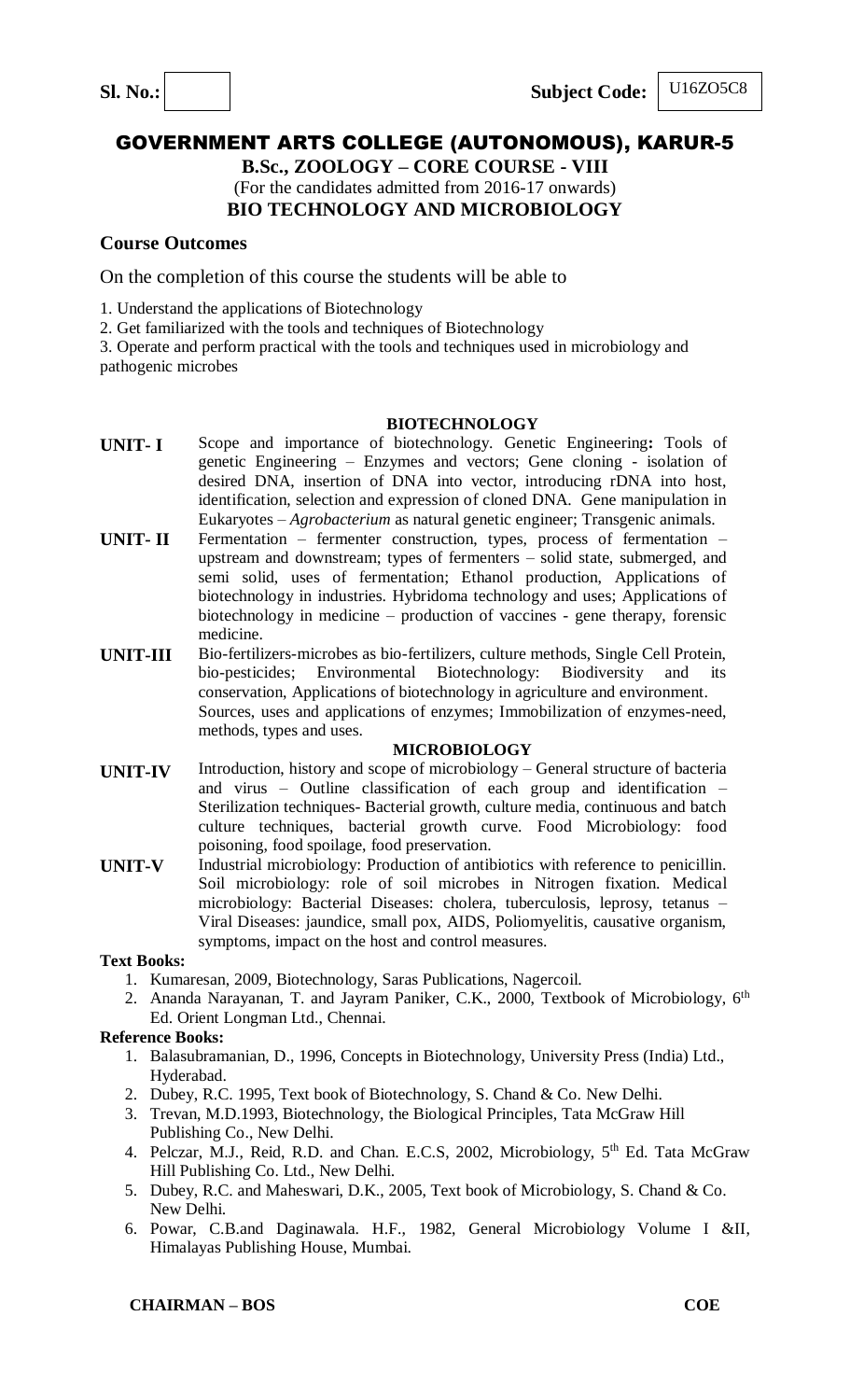Sl. No.: Subject Code:

## U16ZO5C9

# GOVERNMENT ARTS COLLEGE (AUTONOMOUS), KARUR-5

**B.Sc., ZOOLOGY – CORE COURSE - IX**

(For the candidates admitted from 2016-17 onwards)

## **BIOSTATISTICS, COMPUTER APPLICATIONS& BIOINFORMATICS**

## **Course Outcomes**

On the completion of this course the students will be able to

- 1. Get familiarized with Digital knowledge
- 2. Apply the knowledge to collect various Biological data
- 3. Analyze the importance of Bio molecules
- 4. Practice various Applications of Bioinformatics
- 5. Bring awareness about nature of the emerging digital knowledge in society

#### **BIOSTATISTICS**

- **UNIT-I** Data collection primary and secondary data; Processing the data classification and tabulation; Organization of data – Individual, Discrete and Continuous series; Diagrammatic and Graphical presentation of data – Bar diagram, Pie diagram, Frequency polygon, Frequency curve – Histogram.
- **UNIT- II** Measures of central tendency Mean, Median and Mode; Measures of dispersion Range, Standard deviation and Variance and Standard error. Co-relation-Regression.

#### **COMPUTER APPLICATIONS**

**UNIT-III** Definition of Computer, computer generations – basic components of computer – input and output devices, CPU, Memory and types. Number systems in brief. Introduction to basic Softwares and Packages-MS-Word, MS-Excel and MS-PowerPoint. Basic ideas about internet, Search engines, browsing, website, E-mail, other uses of internet. An introduction to Medical Transcription.

#### **BIOINFORMATICS**

- **UNIT-IV** Introduction, Biological databases Primary, Secondary and Composite databases. Structural databases – PDB (Protein Data Bank), SWISPROT, CATH (Class Architecture Topology Homology), SCOP (Structural Classifications of proteins).
- **UNIT-V** DNA databases- NCBI, EMBL, DDBJ, Pub Med and Genbank. Human Genome Project. Bioinformatics Tools- BLAST, FASTA, RASMOL, PHYLIP. Sequence Alignment Tool-PAM and BLOSUM.

#### **Text Books:**

- 1. Palanivel *et al*., 2002, Biophysics, Biostatistics and Computer Applications, Saras Publications, Nagercoil.
- 2. Thomas.C. Bartee, 2005,Digital Computer Fundamentals Tata McGraw Hill & Co.,New Delhi.
- 3. Sundaralingam.R, 2008, Bioinformatics, Saras Publications, Nagercoil.

#### **Reference Books:**

- 1. Gurumani, 2006, Biostatistics, MJP Publishers, Chennai.
- 2. Zar, J.H., 1974, Biostatistical analysis, Prentice Hall Inc., New Jercy, USA.
- 3. Balagurusamy, E., 1984, Programming in BASIC, Prentice Hall of India.
- 4. Rajaraman, V., 1985, Fundamentals of computers, Prentice Hall of India.
- 5. KaviKishore, Chavali, L.N., 2013, Principles of Biological Databases, Himalayas Publishing House Pvt. Ltd. Mumbai.
- 6. Baxevanis, A. and Ouellette, B.F.F., 2006, Bioinformatics, A Practical Guide to the Analysis of Genes and Proteins, John Wiley and Sons, New delhi.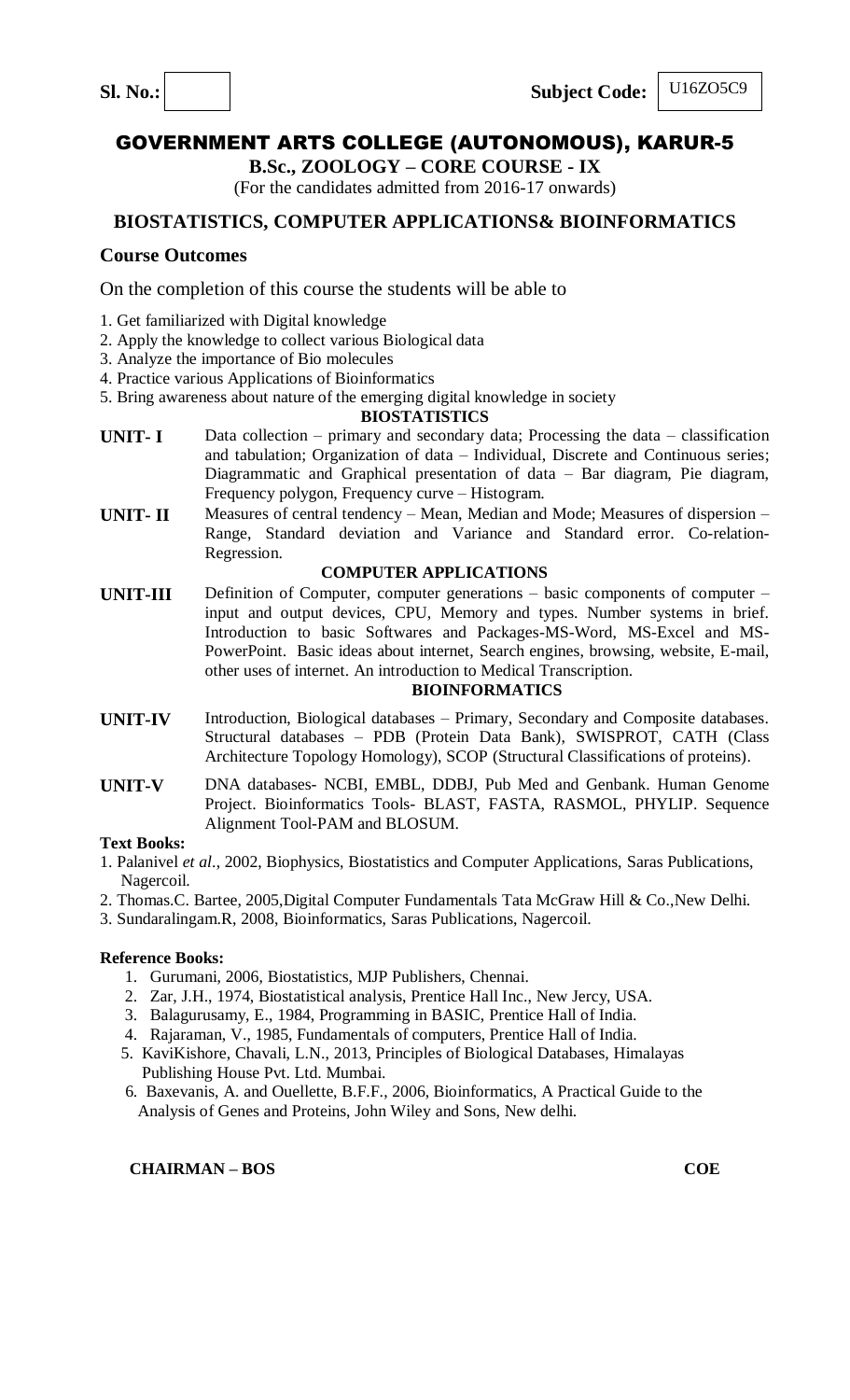**B.Sc. ZOOLOGY – CORE COURSE – X- PRACTICAL – III**

(For the candidates admitted from 2016-17 onwards)

## **(Physiology & Biochemistry, Biotechnology and Microbiology, Biostatistics & Computer Applications & Bioinformatics)**

## **Course Outcomes**

On the completion of this course the students will be able to

- 1. Demonstrate basic principles in physiology Objectives of the course
- 2. Operate clinical procedures for blood & urine analysis
- 3. Develop skill in simple biochemical laboratory procedures
- 4. Know the importance of various biomolecule databases and it's applications
- 5. Develop skill in retrieving and analyzing various Biological Data

## **I. Physiology and Biochemistry**

- **1.** Human salivary Amylase activity in relation to temperature and calculation of Q **<sup>10</sup>**
- 2. Enumeration of RBC and WBC
- 3. Differential count of WBC
- 4. Qualitative tests for Protein, Carbohydrate and Lipid
- 5. Qualitative tests for nitrogenous wastes.

## **Spotters**

A) Kymograph, B) Haemoglobinometer C) Sphygmomanometer

D) Haemoglobin model

## **II Biotechnology and Microbiology**

- 1. Isolation of DNA Demonstration only
- 2. Serial Dilution Technique
- 3. Observation of Bacterial mobility by hanging drop method
- 4. Simple and Gram staining of Bacteria

#### **Spotters**

- 1. Transgenic animals: Sheep, Cow & Mouse
- 2. Model of Vectors: PBR**<sup>322</sup>**, SV40 & Ti Plasmid. 3. PCR
- 4. Bacterial Colony Counter 5. Micropipette 6. Autoclave 7. Petri dish
- 8. Inoculation loop.

## **II. Biostatistics, Computer application and Bioinformatics**

1. Calculation of Mean, Median, Mode and Standard deviation using Molluscan shells.

#### **Spotters**

1. Bar diagram, 2.Histogram, 3. Pie diagram, 4. Mouse, 5.Keyboard, 6. CPU, 7.Monitor, 8. Printer, 9. Wire frame model and Ball & Stick Model of Myosin 10. Wire frame model and Ball & Stick Model of Cytochrome

## **A record of laboratory work shall be submitted at the time of practical examination.**

## **Mark distribution:**

| 1. Major practical (Physiology and Biochemistry)                               | $\therefore$ 20 Marks |
|--------------------------------------------------------------------------------|-----------------------|
| 2. Minor Practical (Biochemistry/Biostatistics)                                | $: 15$ Marks          |
| 3. Spotters (6x5) Physiology and biochemistry $-1$ Biotechnology-1, : 30 Marks |                       |
| Microbiology-1, Biostatistics-1, Computer Application-1                        |                       |
| Bioinformatics-1                                                               |                       |
| 4. Record                                                                      | $\therefore$ 10 Marks |
| Total                                                                          | $: 75$ Marks          |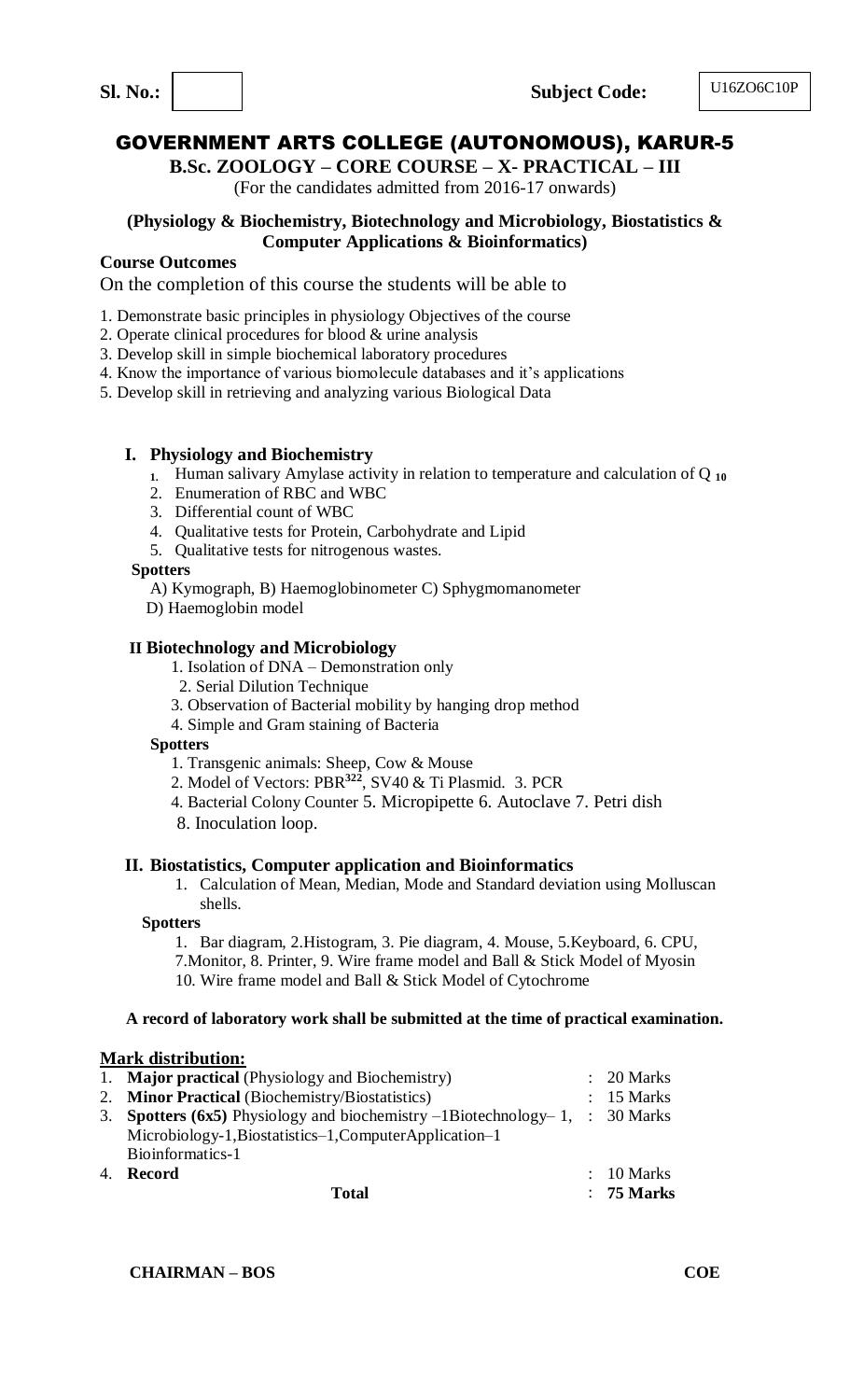**B.Sc., ZOOLOGY – CORE COURSE – XI - PRACTICAL – IV** 

(For the candidates admitted from 2016-17 onwards)

## **(Ecology, Evolution and Toxicology, Developmental biology and Immunology)**

## **Course Outcomes**

On the completion of this course the students will be able to

1. Demonstrate various types of Eggs

- 2. Develop skill in observing the various stages of egg development and sperm motility
- 3. Estimate the Turbidity, dissolved oxygen and BOD.
- 4. Get familiarized with ecological adaptations of fauna in different habitats
- 5. Measure pH of different water samples using pH meter and pH paper
- 6. Estimate the salinity and other chemical characters of water samples.

7. Create an opportunity to explore the live invertebrate and vertebrate organisms through field

## visit.

## **Ecology**

- 1. Estimation of Salinity in water samples
- 2. Estimation of dissolved oxygen in water samples
- 3. Estimation of Carbonate and bicarbonates water samples
- 4. Mounting of Zoo Plankton
- 5. Animal Association: Mutualism, Commensalism & Parasitism.
- 6. Study of Intertidal (Sandy, Muddy & Rocky) fauna.
- 7. Visit to different habitats for studying the adaptations of animals (Educational Tour may be arranged).
- 8. Spotters: (a) Secchi disc, (b) Wet and Dry hygrometer, (c) Rain gauge, (d) Six's Maximum- Minimum thermometer, (e) Plankton net, (f) pH meter and (g) Fortin's Barometer.

## **Evolution**

- 1. Animals of Evolutionary Significance: *Peripatus, Archaeopteryx*.
- *2.* Colouration *Chameleon, Lycodon & Krait.*
- 3. Mimicry *Phyllium*, Stick insect
- 4. Fossils Ammonoid, Nautiloid and Echinoid

## **Toxicology**

- 1. Evaluation of Toxicity of textile/Paper mill effluent through LC50 96 hr value in Fishes.
- 2. Determination of pH using pH paper and pH meter.

## **Developmental biology & Immunology**

- 1. Chick Blastoderm mounting Demonstration only.
- 2. Examination of prepared microslides: (a) To study Blastula, gastrula & yolk plug stages in frog (b) 24 hours, 48 hours, 72 hours & 96 hours developmental stages in chick
- 3. ABO blood grouping in human.
- 4. Rh typing in human
- 5. Lymphoid organs of mouse demo

## **A record of laboratory work and field visit report shall be submitted at the time of practical Examination.**

## **Mark distribution:**

| 1. <b>Major practical</b> (Environmental biology $\&$ Evolution)              | $\therefore$ 20 Marks |
|-------------------------------------------------------------------------------|-----------------------|
| 2. Minor Practical (Developmental biology & Immunology)                       | : 1 Marks             |
| 3. <b>Spotters</b> (4x5) (Environmental biology $-1$ , Evolution-1 : 20 Marks |                       |
| Developmental biology – 1, Immunology – 1)                                    |                       |
| 4. Field visit report & Record<br>$(10 + 10 = 15)$                            | $\therefore$ 20 Marks |
| Total                                                                         | $: 75$ Marks          |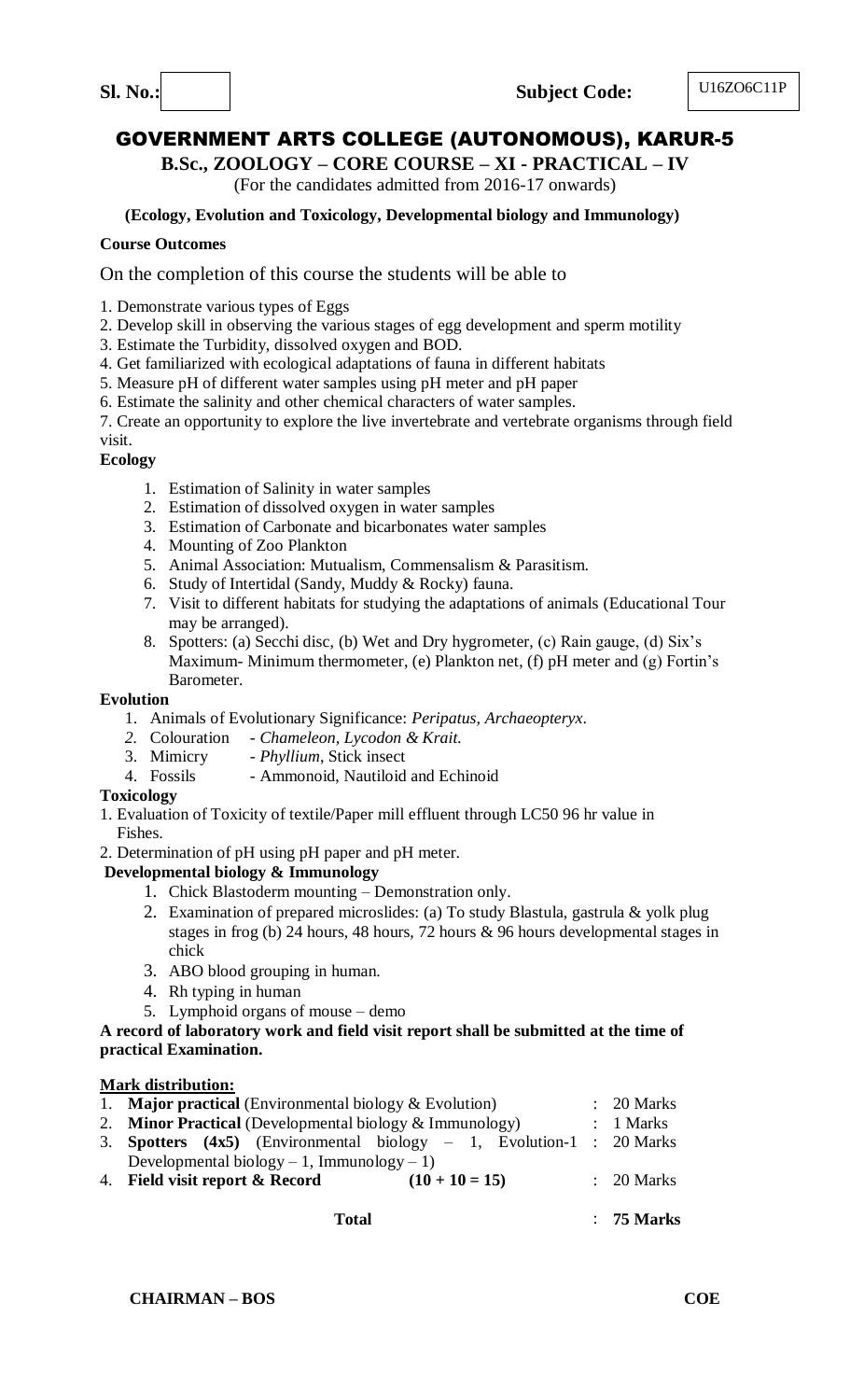## U16ZO5E1

## GOVERNMENT ARTS COLLEGE (AUTONOMOUS), KARUR-5

**B.Sc., ZOOLOGY – ELECTIVE COURSE - I**

(For the candidates admitted from 2016-17 onwards)

## **POULTRY SCIENCE**

#### **Course Outcomes**

On the completion of this course the students will be able to

- 1. Knowledge on different breeds of hen
- 2. Formulate feed for hens and cocks
- 3. Design the poultry shed and the equipment needed for rearing.
- 4. Have an in-depth knowledge on the diseases of poultry and the ways to control them
- 5. Run their own poultry farm.
- **UNIT-I** Introduction to poultry science Historical review. Nomenclature of breeds of fowl, classification of fowls, selection of breed – natural and artificial brooding. Housing and equipment – General principles of building poultry sheds, deep litter system, laying cages.
- **UNIT- II** Brooding and rearing Methods of brooding, brooder temperature, space and duration; feed, water and space allowance, debeaking – vaccination. Management of growers, layers, broilers – lighting of chicks, growers, and layers; Summer and winter management.
- **UNIT-III** Feed additives names, allowance and usage of food additives Food stuffs for poultry in relation to protein, amino acids, minerals (ca and P), vitamins and fiber content. Feed formulations for chicks, growers, Phase I to Phase III layers and broilers.
- **UNIT-IV** Short account on cause, symptoms, prevention, control and treatment of viral, bacterial, fungal and parasitical diseases.
- **UNIT-V** Nutritive value of egg, factors affecting egg size, storage and preservation of egg, marketing, incubation and hatching of eggs.

#### **Text Books:**

- 1. Banerjee, G.C., 1992, A textbook of animal husbandry, Oxford and IBM Publishing Co., New Delhi.
- 2. Gnanamani, M.R., 2010, Modern Aspects of Commercial Poultry Keeping, Deepam Publications,Madurai.

#### **Reference Books:**

- 1. Sunil Kumar Das, 1994, Poultry production, CBC Publishers and Distribution, Delhi.
- 2. Shukula, G.S. and Upadhyay, V.B., 1997, Economic Zoology, Rakesh Rastogi Publication, Meerut.
- 3. Indian Poultry Industry year book 1975-76. By Sakuntbak B. Gupta, C-35, New Bactak Road, New Delhi.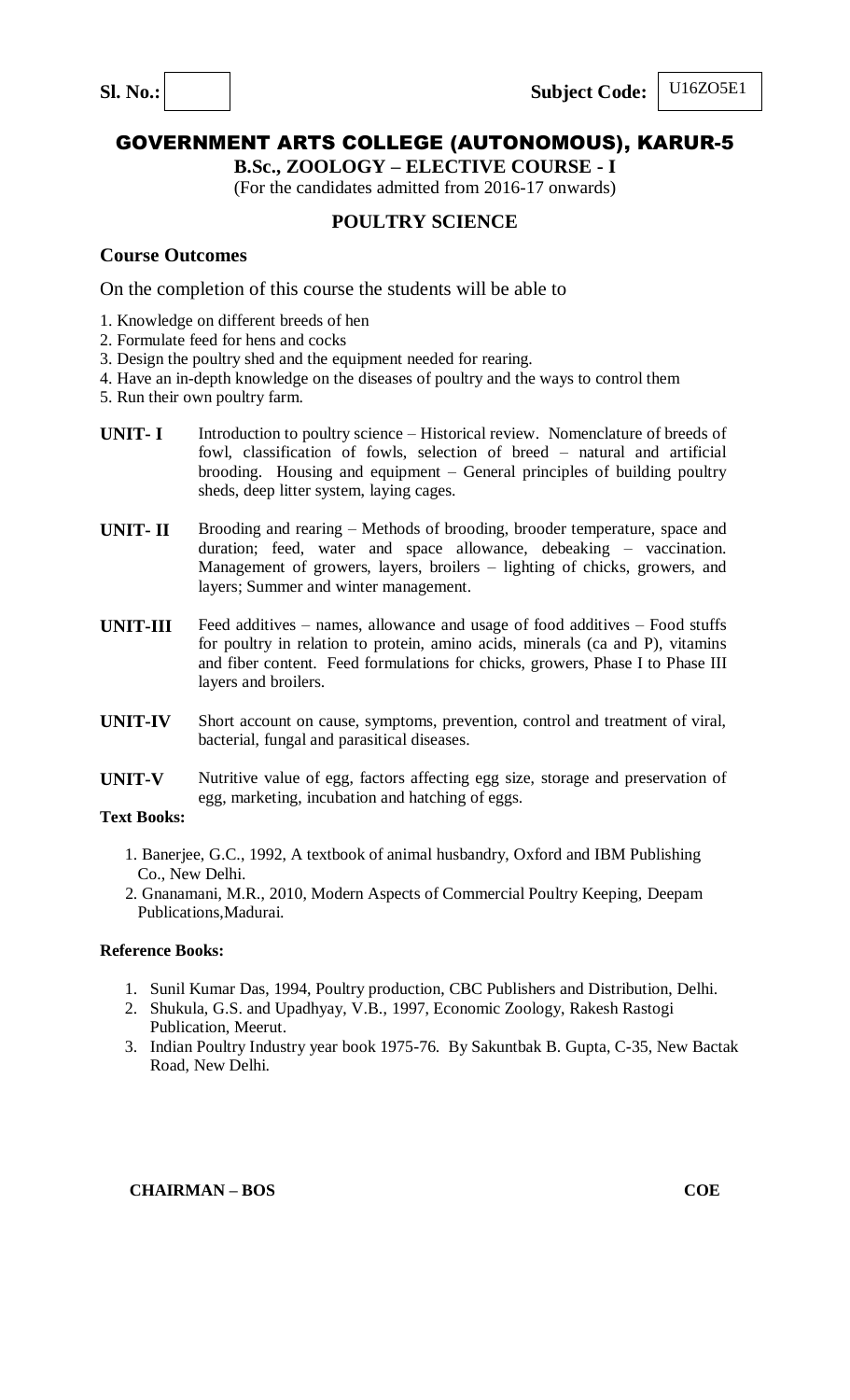**B.Sc., ZOOLOGY – SKILL BASED ELECTIVE - II**

(For the candidates admitted from 2016-17 onwards) **MEDICAL LABORATORY TECHNOLOGY**

#### **Course Outcomes**

On the completion of this course the students will be able to

- 1. Identify and count the different cells of blood
- 2. Perform the protocol of different diagnostic tests or procedures
- 3. Understand the principle and the techniques involved in various medical tests.
- 4. Get confidence to start their own laboratories

#### **Unit-I- CLINICAL LAB MAINTANANCE**

Scope –Hygiene and Safety measures for Technicians- lab safety - Cleaning and maintenance of lab equipments and glass wares- First Aid and Introduction to Clinical research.

#### **Unit-II- CLINICAL BIOCHEMISTRY**

Blood chemistry- Preservation of blood- Anticoagulants- Analysis of Blood- separation of serum- platelet count and coagulation test- glucose estimation – Lipid profile-(TGL, HDL, LDL)- hemoglobin-Urea, Urine Sugar, Albumin and Creatine analysis

#### **Unit-III-CLINICAL MICROBIOLOGY**

Disinfection and sterilization of lab, Culture media preparation- Serial dilution- Isolation of pure culture- antibiotic sensitive test-Types of Staining procedure for microbes- Antimicrobial agent, Common viral diseases and viral vaccines-Common bacterial diseases- common fungal diseases

#### **Unit-IV- CLINICAL DIAGNOSTICS**

Diagnostic pathological techniques- Entamoeba- Trypanasoma-Plasmodium- Ascaris-Tapeworm- Schistosoma- Wucheraria. Liver and renal function test- Thyroid test- semen analysis- stool, sputum analysis

#### **Unit-V - CLINICAL IMMUNOLOGY**

Separation of antibodies- Ag- Ab reactions- Immuno electrophoresis- ELISA- RIA- Widal test-Pregnancy test- Allergy test (Montox test)- VDRL test.

#### **Text Books:**

1.Sood Ramnik ., Edition:1/e ,2006, Textbook of Medical Laboratory Technology, Jaypee Brothers Medical Publishers Pvt. Ltd

2.Gupte Satish ., Edition:2/e .,2014,The Short Textbook of Medical Laboratory for Technicians, Jaypee Brothers Medical Publishers Pvt. Ltd

3.Sood Ramnik, Edition:1/e ,2009,Concise Book of Medical Laboratory Technology: Methods and Interpretations, Jaypee Brothers Medical Publishers Pvt. Ltd

4.Barbara H. Estridge, Anna P. Reynolds, Norma J. Walters., 1999, Basic Medical Laboratory Techniques ,Edition 4, Publisher: Cengage Learning, New Delhi.

5. R Pramilaa., Edition:1/e,2008 Pocket Book on Laboratory Tests for Nurses, Jaypee Brothers Medical Publishers Pvt. Ltd

#### **Reference books**

1. Ramakrishnan S, Sulochana KN., Edition:1/e, 2012, Manual of Medical Laboratory Techniques, Jaypee Brothers Medical Publishers Pvt. Ltd

2. Rashid Najat, Sood Ramnik., Edition:1/e.,2013, Manual of Laboratory Safety, Jaypee Brothers Medical Publishers Pvt. Ltd

3. Barbara H. Estridge & Anna P. Reynolds Edition: 1,2008, Laboratory Techniques in Hematology, Jaypee Brothers Medical Publishers Pvt. Ltd.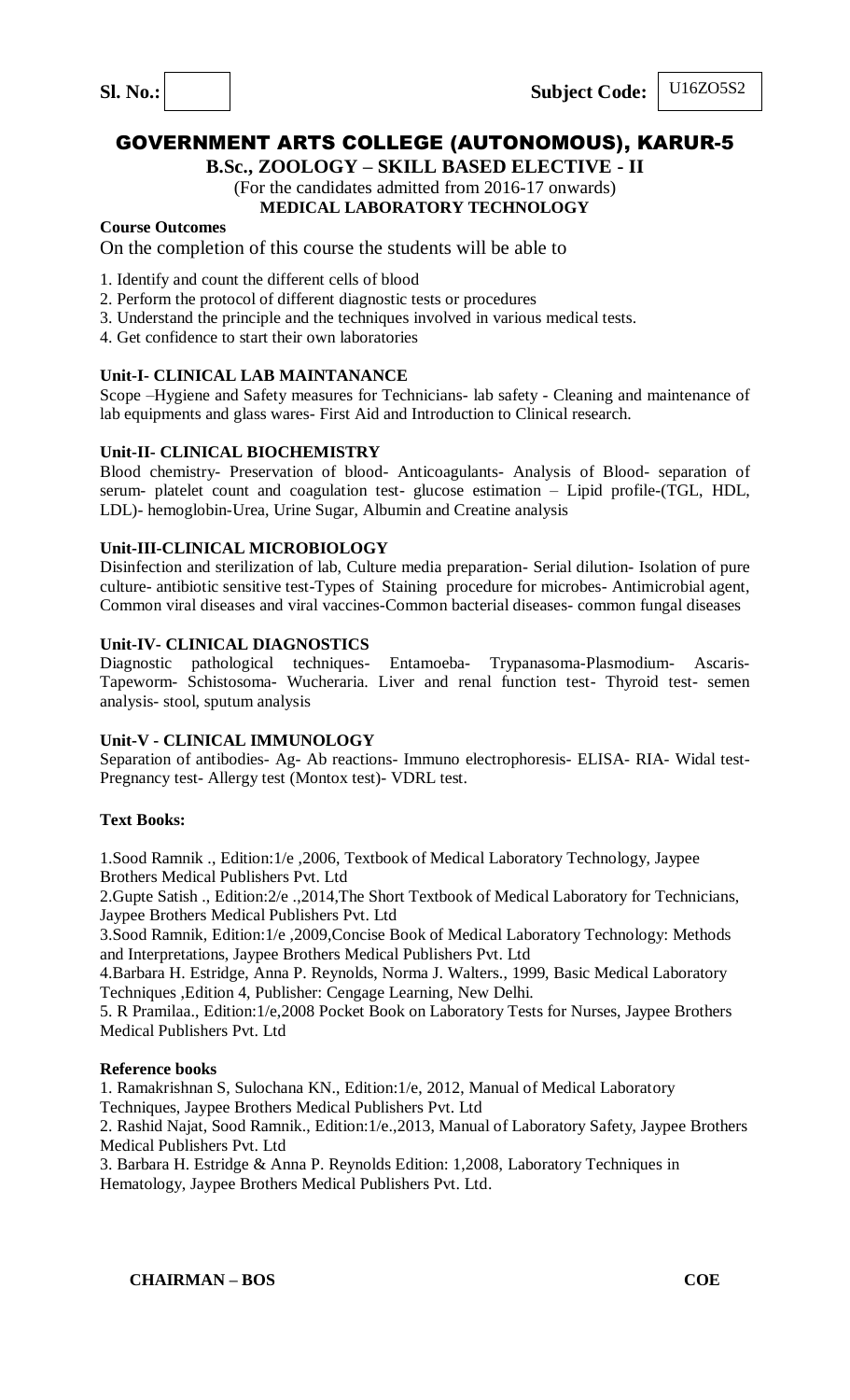## **B.Sc. ZOOLOGY - V SEMESTER – SKILL BASED ELECTIVE - III**

(For the candidates admitted from 2016-17 onwards)

## **VERMITECHNOLOGY**

## **Course Outcomes**

On the completion of this course the students will be able to

- 1. Identify the different types of earthworm
- 2. Understand the significance of earthworm for increasing the fertility
- 3. Get familiarized with the process of making vermin-compost

4. Start large scale vermin-compost production unit

- **UNIT- I** Introduction, Earthworms Ecological types Trophic classification of earthworm, Physical and chemical effects of earth worms on soils.
- **UNIT- II** Earthworms: Structure External features Internal features Earthworms: Lifecycle.
- **UNIT-III** Earthworms for culture worms used in vermiculture Earthworm breeding Vermicompost.
- **UNIT-IV** Vermiculture and vermitech Preparations for starting vermiculture Vermibeds. Vermi wash unit.
- **UNIT-V** Applications of vermiculture Effect of earthworms on plant growth applications in organic agriculture – Earthworms in medicine, as feed and other uses.

#### **Text Book:**

- 1.Thiagarajan, S., 2002, Commercial Zoology Tee Jay Publications
- 2. Vermitechnology,
- 3. Ramalingam.R., 2007, Manbulu Valarppu, Tamil Nadu Higher Education Council,Chennai.

#### **Reference Book:**

- 1. Seethalakshmi.M, and Shanthi.R., 2014,Vermitechnology, Saras Publications, Nagercoil.
- 2. Sultan A. Ismail, 1977, Vermicology, The biology of earthworms, Orient Longman Ltd., Hyderabad.
- 3. [Sathe Tukaram Vithatran,](http://www.amazon.in/s/ref=dp_byline_sr_book_1?ie=UTF8&field-author=Sathe+Tukaram+Vithatran&search-alias=stripbooks) 2004, Vermiculture and Organic Farming,
- 4. NIIR Board, 2004, The Complete Technology Book on Vermiculture and Vermicompost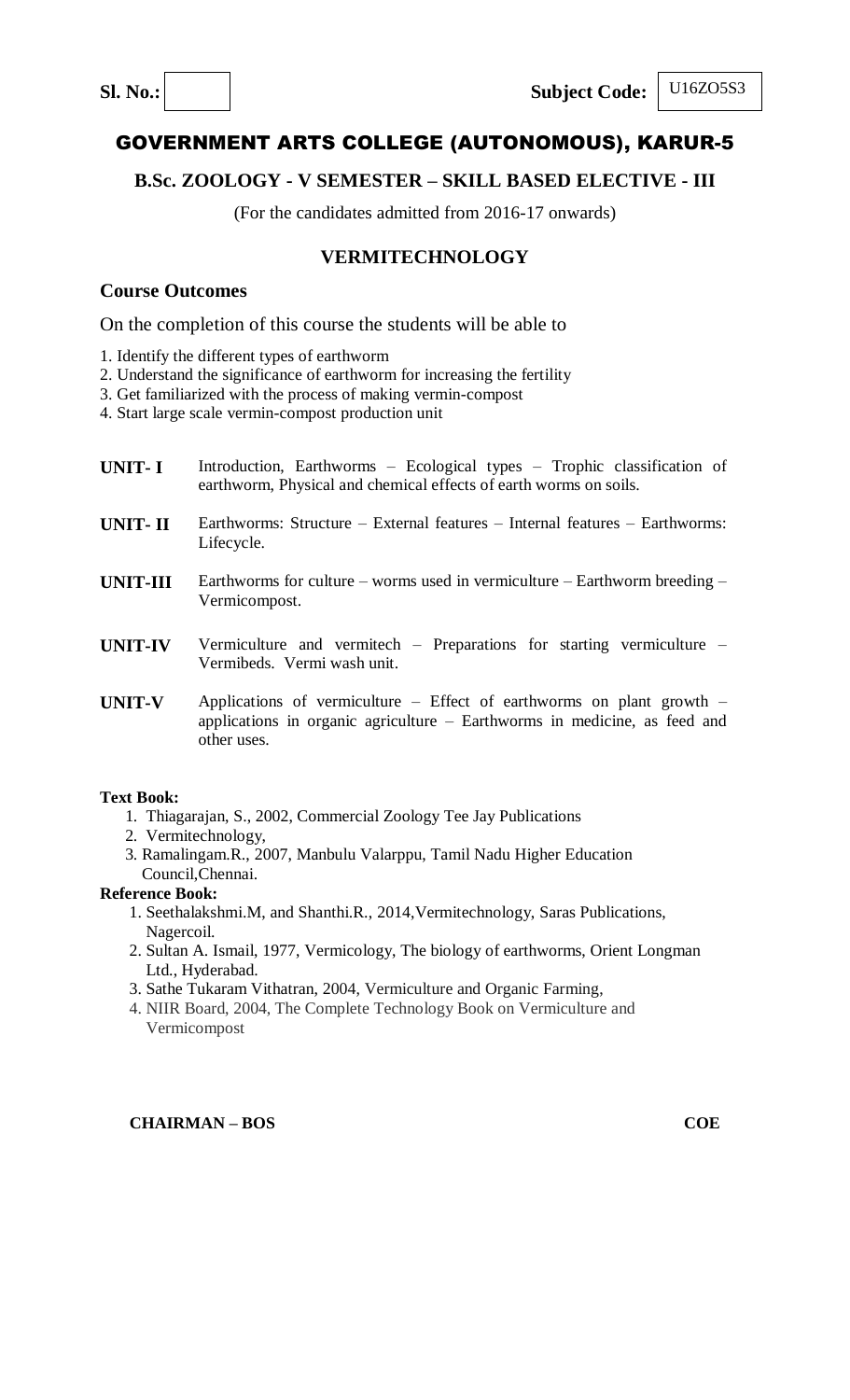

## **B.Sc. ZOOLOGY – VI SEMESTER- CORE COURSE - XII**

(For the candidates admitted from 2016-17 onwards)

# **ECOLOGY, EVOLUTION AND TOXICOLOGY**

## **Course Outcomes**

On the completion of this course the students will be able to

- 1. Understand the concept of ecosystem
- 2. Understand the inter-relationships among all the organisms
- 3. Get familiarized with the bio-geo chemical cycles
- 4. Understand the causes, effects and solutions for pollution
- 5. Explore the adaptations of fauna of different habitats
- 6. Analyze the impacts of toxicants in the field of ecology
- **UNIT- I** Ecology and Environmental science definition, scope, branches; abiotic factors– water, soil, temperature and light. Biotic factors – animal relationship – symbiosis, commensalism, mutualism, antagonism, antibiosis, parasitism, predation, competition. Ecosystem – definition, structure, pond ecosystem, primary production, secondary production, food-chain, food-web, trophic levels, energy flow, pyramid of biomass, pyramid of energy.
- **UNIT- II** Community ecology-types, characteristics, stratification of community, community interdependence, Ecotone and Edge effect, Ecological niche, Ecological succession. Population Ecology – definition of population, density, natality, mortality, age distribution, age pyramids, population growth, population equilibrium, biotic potential, regulation of population growth.
- **UNIT-III** Origin of life, Lamarckism, Darwinism, De Vries theory of mutation, Modern synthetic theory of evolution. Evidences for evolution – Embryological and Biochemical evidences.
- **UNIT-IV** Colouration and Mimicry. Hardy-Weinberg principle. Speciation, Isolating mechanism. Evolution of Man – Cultural and future.
- **UNIT-V** Toxicology-Introduction, Scope and importance-Definition of toxicants-Types-Air Water and Food-Evaluation of toxicity-LC<sub>50</sub>, LD<sub>50</sub>, ED<sub>50</sub>-Biomagnification, biotransformation and bioaccumulation-Effect of toxic metal, pesticide and carcinogen.

#### **Text Book:**

- 1. Arumugam, 2002, Ecology, Saras Publications, Nagercoil.
- 2. Arumugam, 2002, Evolution, Saras Publications, Nagercoil.
- 3. Subramanian.M.A.2004, Toxicology principles and methods.MJP Publishers.

- 1. Odum, E.P., 1971, Fundamentals of Ecology, W.B. Saunders Company, Philadelphia.
- 2. Clarke, G.L., 1954, Elements of Ecology, John Wiley & Sons, New York.
- 3. Rastogi, V.B. and M.S. Jayaraj, 1989, Animal Ecology and Distribution of animals, Kedarnath Ramnath.
- 4. Stansfield,W.D.,1977,The Science of Evolution,Collier Macmillan,London.
- 5. Dobzhansky,T.,et al,1977 Evolution, W.H.Freeman and Co.,San Francisco.
- 6. Subramanian.M.A.2004, Toxicology principles and methods.MJP Publishers.
- 7. Bhattacharya, S., 2011, Environmental Toxicology, Books and Allied Pvt. Ltd., Kokatta.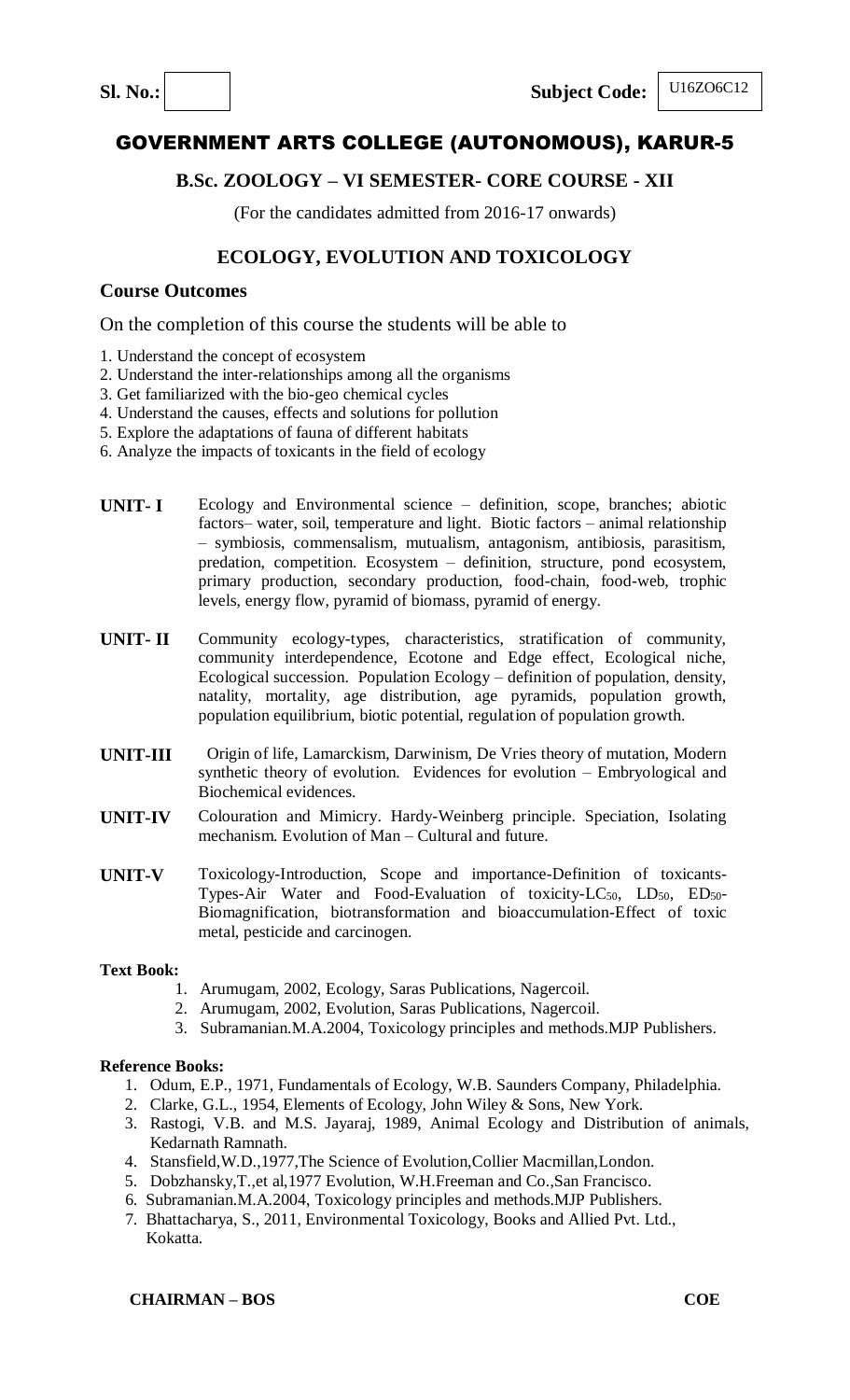# **B.Sc., ZOOLOGY – VI SEMESTER - CORE COURSE - XIII**

(For the candidates admitted from 2016-17 onwards)

# **DEVELOPMENTAL BIOLOGY AND IMMUNOLOGY**

## **Course Outcomes**

On the completion of this course the students will be able to

- 1. Get familiarized with various stages involved in the developing embryo
- 2. Understand the initial developmental processes in *Amphioxus*, frog and chick
- 3. Analyze the types of placenta and Prenatal Diagnosis
- 4. Get familiarized with the principle, Techniques and tools of developmental biology
- 5. Appreciating the contribution of great immunologists
- 6. Know the significance of Innate immunity, Acquired Immunity and vaccination
- 7. Understand the structure and function of antibody and antigen

8. Understand the importance of Immune system, the causes, symptoms and prevention of immune deficiency diseases.

## **DEVELOPMENTAL BIOLOGY:**

- **UNIT- I** Gametes and gametogenesis: Structure and types of sperm and egg; Spermatogenesis and spermiogenesis; Oogenesis; growth of Oocyte, Vitellogenesis, organization of egg cytoplasm, polarity and symmetry, maturation of egg and egg envelopes. Fertilization – External and internal, sperm – egg interaction, physiological changes in the organization of egg cytoplasm, theories of fertilization.
- **UNIT- II** Cleavage Patterns and types of cleavage, Factors affecting cleavage; Blastulation – types of blastula – Presumptive organ forming areas in frog and chick-fate maps; Gastrulation in frog and chick, Morphogenetic movements – epiboly and emboly.
- **UNIT-III** Organogenesis Development of eye; Organiser concept; Embryonic induction; Foetal membranes in chick, Placentation in mammals; Concept of test tube baby; Nuclear transplantation.

## **IMMUNOLOGY:**

- **UNIT-IV** History and scope of immunology, Immunity and its types;Lymphoid organsprimary and secondary (thymus, bone marrow, Bursa fabricius, spleen, tonsil, lymph node and Peyer's patches.
- **UNIT-V** Immunoglobulins structure and functions; Antigen antibody reaction, Immunology of infectious diseases, AIDS; Humoral and Cell mediated immune response.

## **Text Books:**

- 1. Arumugam, 2002, Embryology, Saras Publications, Nagercoil.
- 2. Arumugam, 2002, Immunology, Saras Publications, Nagercoil.

- 1. Balinsky, B.I., 1981, An introduction to embryology, W.B. Saunders Company, Philadelphia.
- 2. Verma, P.S. and V.K.Agarwal, 2005, Chordate Embryology, S.Chand & Co., New Delhi.
- 3. Nandhini, S. 1994, Immunology Introductory text book, New Age Int (P) Ltd. Publications, New Delhi.
- 4. Chakravarthy, A.K. 1996, Immunology, Tata McGraw Hill Publishing Co. Ltd., New Delhi.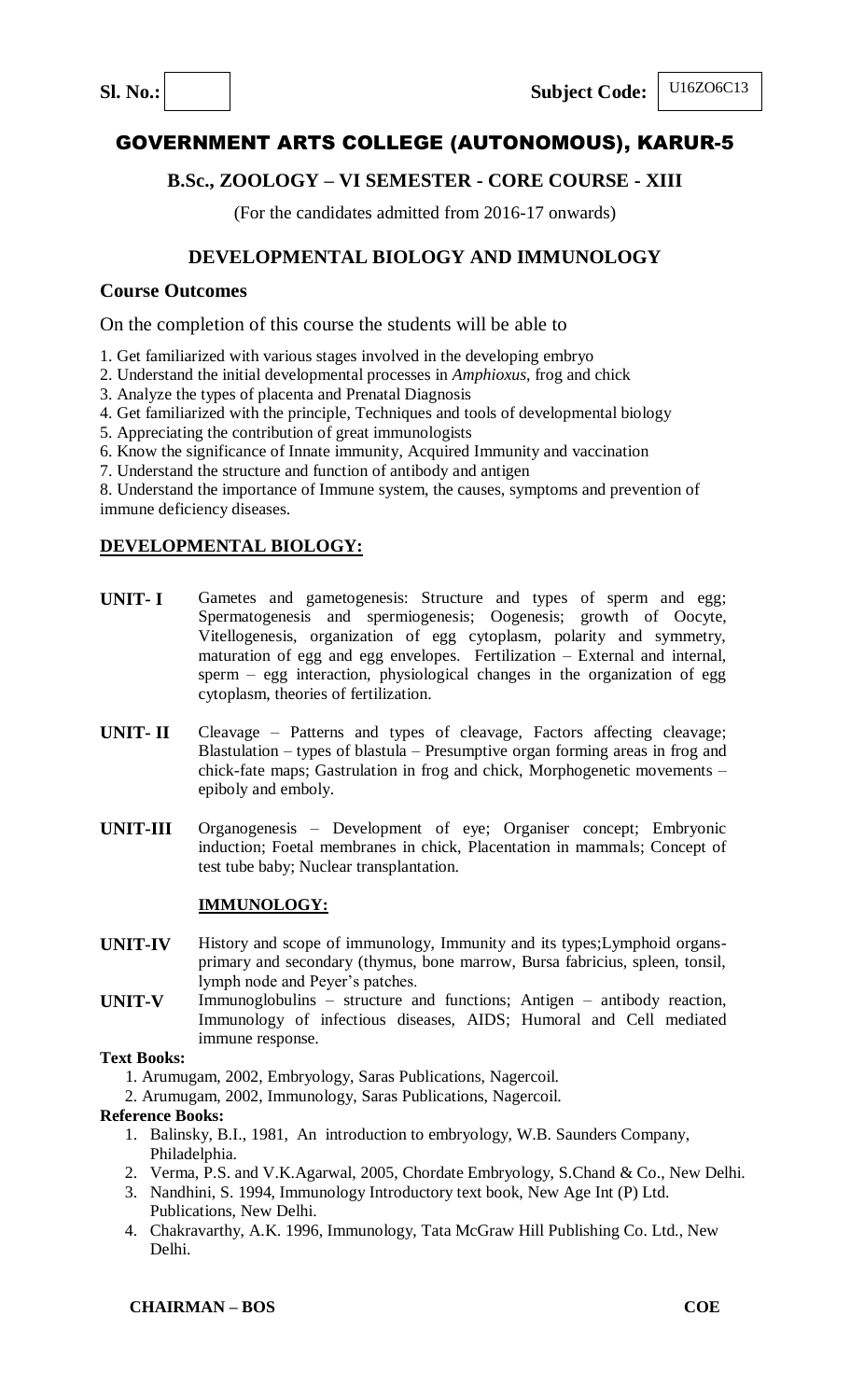## **B.Sc. ZOOLOGY– V SEMESTER- ELECTIVE COURSE- II**

(For the candidates admitted from 2016-17 onwards)

## **AQUACULTURE**

## **Course Outcomes**

On the completion of this course the students will be able to

- 1. Analyze the applications of different cultivable fish
- 2. Design and develop the infrastructure required for aquaculture
- 3. Manage the water quality of the pond.

4. Develop skills of rearing of fish disease management in an aqua-farm

- **UNIT- I** Aquaculture History and present status in India, Cultivable species of fishes Culture of Live feed organisms – Rotifers and *Artemia*.
- **UNIT- II** Composite fish culture Carps in inland waters, Site selection, Pond construction, pond preparation.
- **UNIT-III** Water Quality Management, Control of predatory organisms, Seed transport and Stocking, Pathology – Parasitic infection, Diseases of fishes and prawns and their control measures.
- **UNIT-IV** Hypophysation or Induced breeding in carps, Hybrid fish, Transgenic fish, Techniques for hatching and spawning. Transport of fry and fingerlings.
- **UNIT-V** Methods of Harvesting, Freezing techniques, Canning, Smoking, Fish products – fish meal, fish oil and fish pickle. Marketing – Export and Import countries, Quality control.

#### **Text Book:**

1. Arumugam, 2008, Aquaculture, Saras Publications, Nagercoil.

#### **References:**

- 1. Barton Lias, Estuarine Chemistry
- 2. Kennedy, Estuarine perspective.
- 3. Quereshi, T.A. and Quereshi, N.A., Indian Fishes.
- 4. Pillay, T.V.R., Aquaculture Principles and Practices, Fishing News Books.
- 5. CMFRI, Coastal aquaculture Marine Prawn culture.